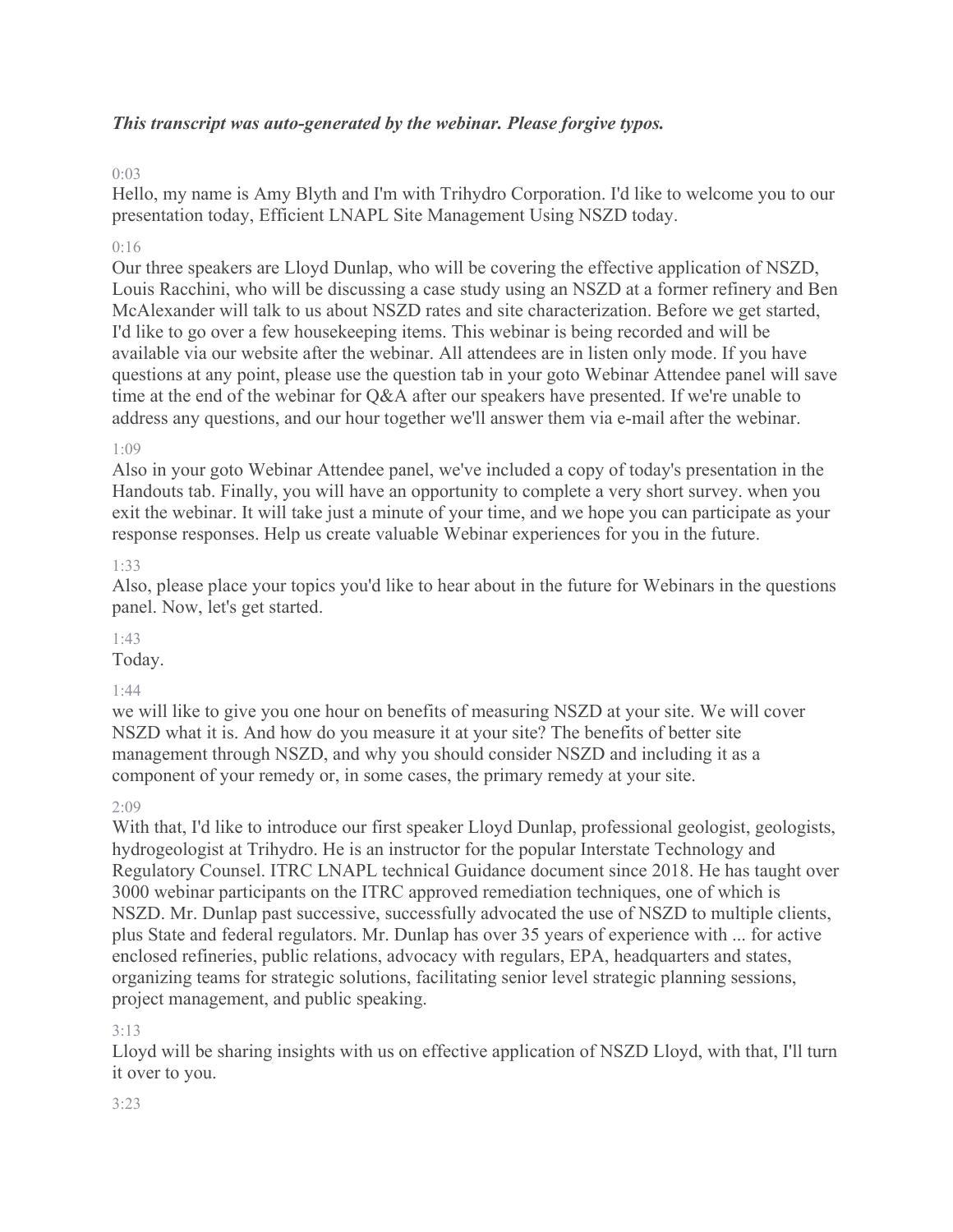OK, well, thank you Amy, and welcome, everybody.

3:26

So, like Amy said, what we're going to cover today is just the effective application of in NSZD.

3:32

How do you use NSZD for your site management?

3:36

I'm going to give you some actual examples from refineries that we've worked on.

3:42

We're going to talk about, at the end, the key benefits and the takeaways. issue.

3:46

We think are the benefit for NSZD like Amy said, we're going to have time for questions and answers at the end.

3:55

You want to go to the next slide?

3:59

OK, so what exactly is national source on depletion?

 $4.04$ 

This is a diagram from the IT RSA guidance in 20 18. So it is C D processes, or the example of ... in Dissolution Empire Degradation.

4:17

What happens here is that you reduce your own apple mass saturated and mobility over time.

4:23

Elda Apple, as you know, is really the acronym for light, non aqueous phase liquids, such as Petroleum, what we have here. We're going to talk about today.

4:33

Number two.

4:35

NASD is awake used to measure and demonstrate the rate of hydrocarbon removal. So NSZD is basically just measuring that rate.

4:44

Now, NSZD is not new.

4:47

It was first talked about Johnson and others.

 $4.51$ 

Back in 2006, He used the chemical gradient method. He measured vapor and whales for methane and CO2 and oxygen.

5:03

Then IT or she discussed in NSZD back in 2009 in their guidance document.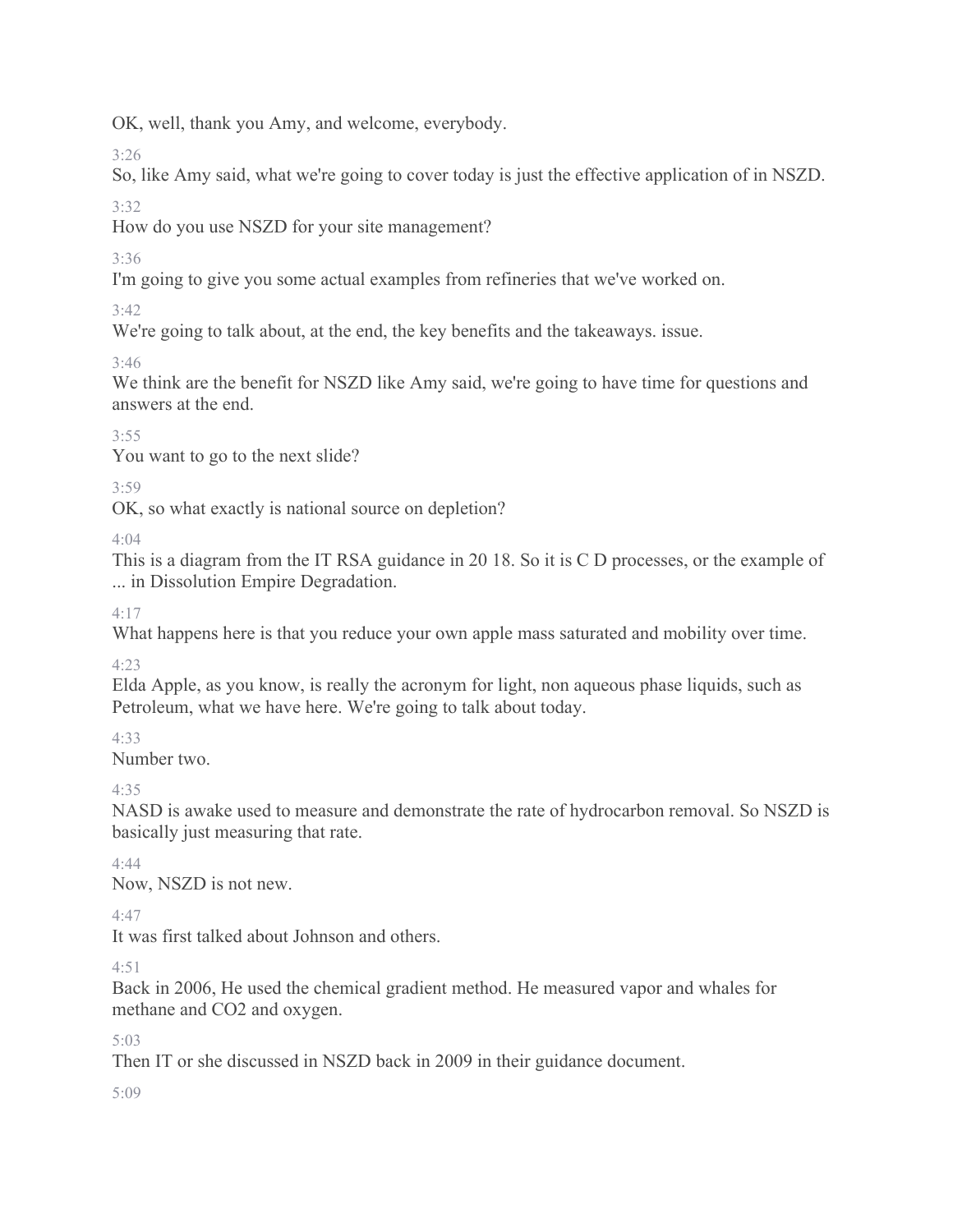And then in 20 11, Kyoto and others talked about in a CD, CO2 fluxus by the Chamber method, and most recently, we've seen increased regulatory acceptance of the concept of NSZD.

5:27

Next slide.

# 5:31

OK, now we'd like for you to think about your conceptual site model, how effective the application of ... enter your conceptual OSI model. Now, we think we'd like to think of our conceptual model in three different phases.

# 5:50

The initial phase, your initial CSM, you're a remedial, see your sam, and also your performance, your sam.

# 5:59

So how can you use ..., whatever one there you can use in NSZD as a benchmark huge to measure the effectiveness and the efficiency of your current remedial systems as you may have at your site already.

# 6:15

Number two, ...

6:17

can be that final step in a remedy treatment train to achieve the remedial objectives for the site, or number three, in NZD, it can be your primary remedy or a portion of your site.

6:31

Especially, if you have large sites, number four, in HD, it can be up as a component, the remedy at aside.

 $6.42$ 

Number five, in Hasidic, even be your final remedy.

6:47

for the entire side, where the risks are managed, in are acceptable.

6:52

So you can see, you need to have a good understanding of your remedial CSM and your performance CSM and where, does ... fit in?

7:01

If at all, OK, next slide.

7:07

OK, so let's focus on the effective application in a CT and this time, in your remedial CSM What you can do is you can take a look in a CD reducing the mass within your own apple zone to achieve apple stability. For example, that you haven't still have a migrating plume or is it stable? Also for your dissolved plume, you said, Margaret ... table.

7:35 Number two, uh, are ...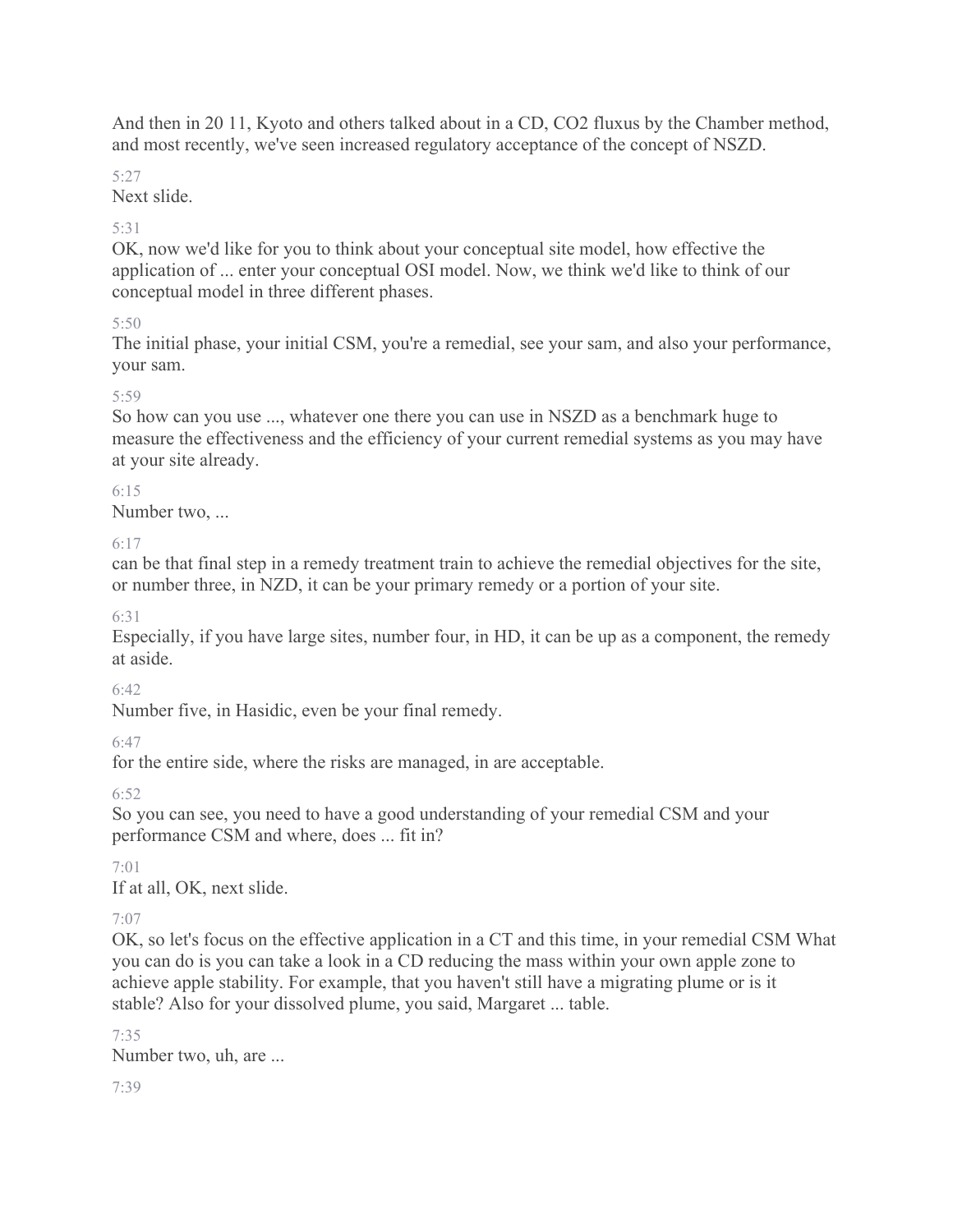processes in the Annapolis Zone, are they achieving the mass losses comparable or even better than your current remedial systems at your site? And we'll talk more about that in just a little bit, and give you some examples.

7:54

And number three, just natural attenuation and ..., mitigating the migration of your dissolve, hydrocarbon alone at the site.

### 8:04

So this is a picture of colors used in the use information in NSZD, using the Dynamic Closed chamber. And Ben's going to talk about that here in just a few minutes.

8:20

Next slide.

8:22

So these are our Trihydro perspectives.

8:26

Now, many regulators consider ..., a bible, remedial approach, and I know we have several regulators on the call today.

8:36

Now number two, ... is acceptable only if receptors are protected.

 $8.42$ 

And of course, that goes with any engineered remedial system, or your ... protected out there.

8:49

Number three, ... is a good option when the existing engineered remedy is approaching and important.

8:58

So as we know, there's some are active remediation systems, are just going to have to reach this technological endpoint, and it's going to end.

9:10

Now add in a CD may be a good option.

9:13

two. When your existing ...

9:15

system is originally an endpoint, the stakeholders are looking for justification to continue.

9:23

Something instead of completely transitioning out in S.g.d. may fit in that aspect.

9:30

In a CD is supposed accepted, we're all stakeholders, including your regulators already see the large body at aside there's something that's pretty tragic.

9:40

Well, that isn't trackable problem will not go away in, NSZD may be a good option to look at.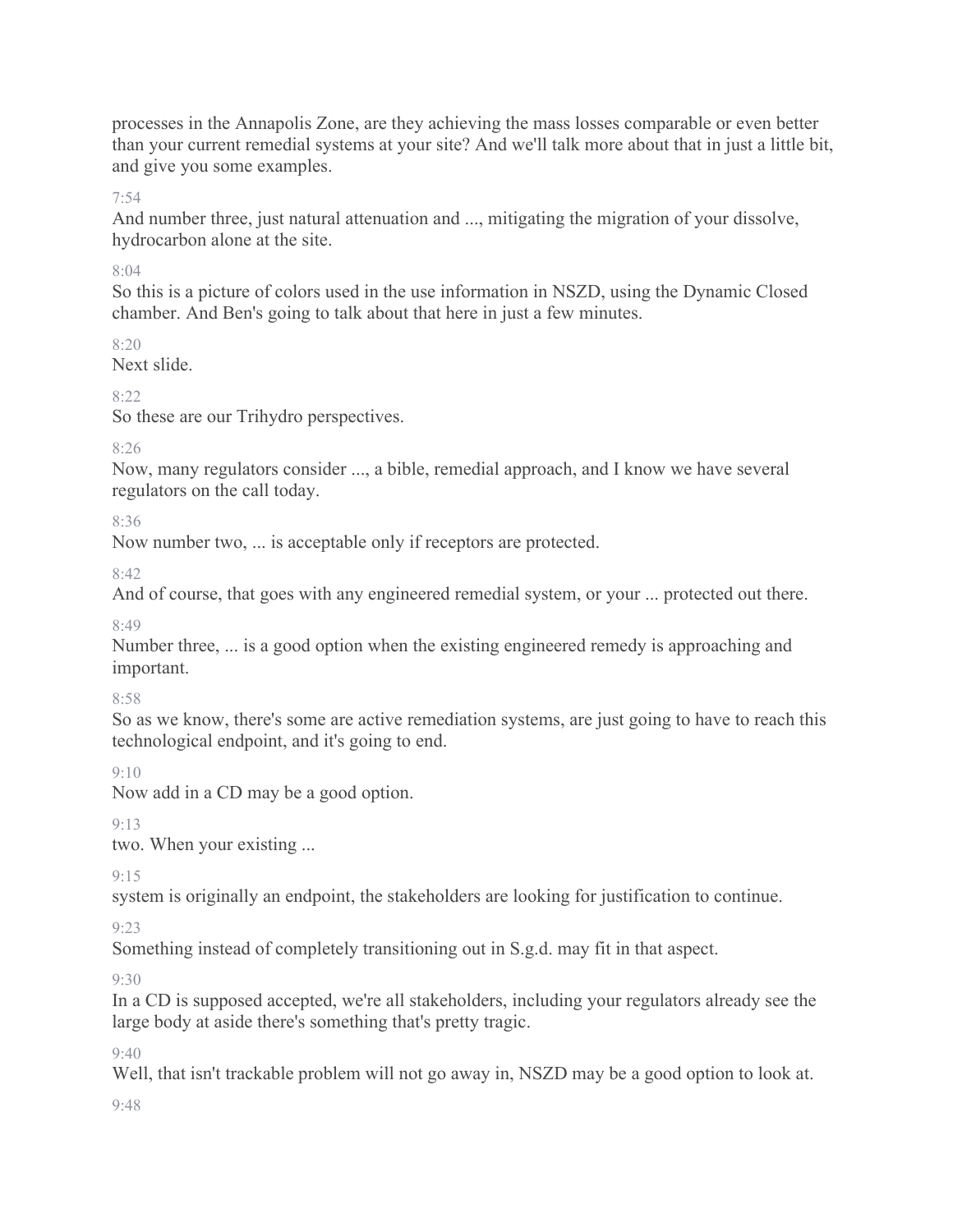And number four, often in CD is not the sole remedy for an entire held Apple side early on.

 $Q.57$ 

We think that, you know, you should be measuring ...

# 10:00

early on, But most often, on your first part of your action recovery for your reveals Sam, baby in a CD is not the only thing going on out there. Active systems may be going on also.

# 10:14

Number five: hotspot remedies can be enhanced in s.v.d..

# $10.19$

What I mean by that, that there are people out there looking at ways to enhance and has CT.

# 10:24

People are looking at warming, blankets, gypsum, low air pulsing, or low air panting the picture of the windmill.

### 10:34

It's actually a Trihydro side where we're pulsing air into the system into the subsurface to enhance the ... CD.

# $10.44$

Next slide.

### 10:47

This is some things to try. How do we learn?

### 10:50

Some states out there have an M and a fact sheet that regulators use the reference when accepting when setting a transition out of actually remediation an M&A fact sheet.

# 11:03

Now try Hard Rock has shown that in some of these cases, NSZD meet each of the criteria in that ... a fact sheet. In other words, we're using the ... a fact sheet as an explicit checklist for them.

# $11 \cdot 17$

Now many states have been amenable to using MSD's certification to shut down inefficient remediation systems.

# 11:26

Using number two, using ... is an intervention or interventions at a residential area.

# 11:32

So all these receptors are protected such as groundwater users restricted.

# 11:38

Or there's no promise.

### 11:40

I've told you vapor intrusion.

### 11:42

And lastly, there, you can also use ... as a site wide remedy for large NAPL sites.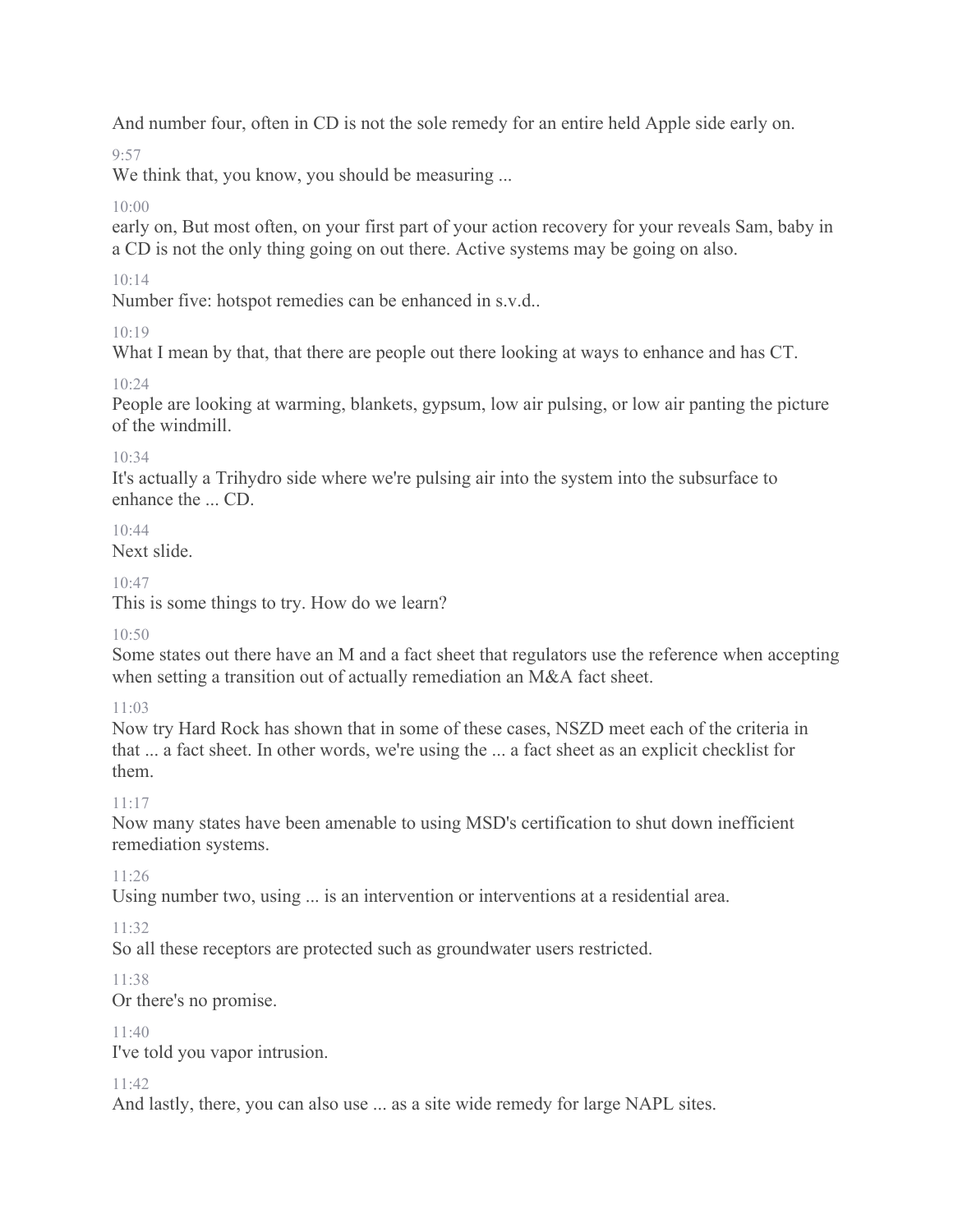We've actually seen there such sites may have localized accurate remediation assistance that will phase out and transition all to s.v.d..

### $12.03$

OK, all right, next slide, please.

# $12:10$

OK, so here's an example of using NSZD in your Performance CSM the top pie chart and bar chart is from an actual site.

# $12:23$

And for a 15 acre comparison what we did, we went to the interior of the site at this former refinery, and measured a 50 acre comparison.

### 12:34

Now, we found out the NSA day in this 50 acre area was reducing approximately 240 kilograms per day.

### $12.45$

Now adjacent to this, there was a active SVE system going on.

### 12:50

In this ASPE system also had a comparable footprint of approximately 50 acres.

12:56

What that SVE system was removing 38 kilograms per day.

 $13.02$ 

And then the center one there.

### 13:04

The groundwater bar remediation, hydrocarbons are being lost in there for her bar remediation, approximately 5 to 10 kilograms per day.

# 13:14

So you can see here in that chart on it on the upper right, they're predominantly in NSZD was the removing more mass at that site in the active remediation system.

13:26

Now on the upper left, this R pie chart here, this is simply another way to show it.

# 13:33

on what how you compare the removal of, uh, LNAPL Mass from in NSZD two removal by SBA. And you can see there, this is just a way to show that you are predominant removal is why it is CD.

# 13:51

Now, if you look at the bottom of this, the pie chart and also the bar chart, this is 2022. Certainly this is just a hypothetical way of looking at it, poor performance CSM.

### 14:04

But, as we all know, that remediation systems, especially here as I get older, tend to reduce their effectiveness year by year until it is too really not technologically available to actually continue to even use them.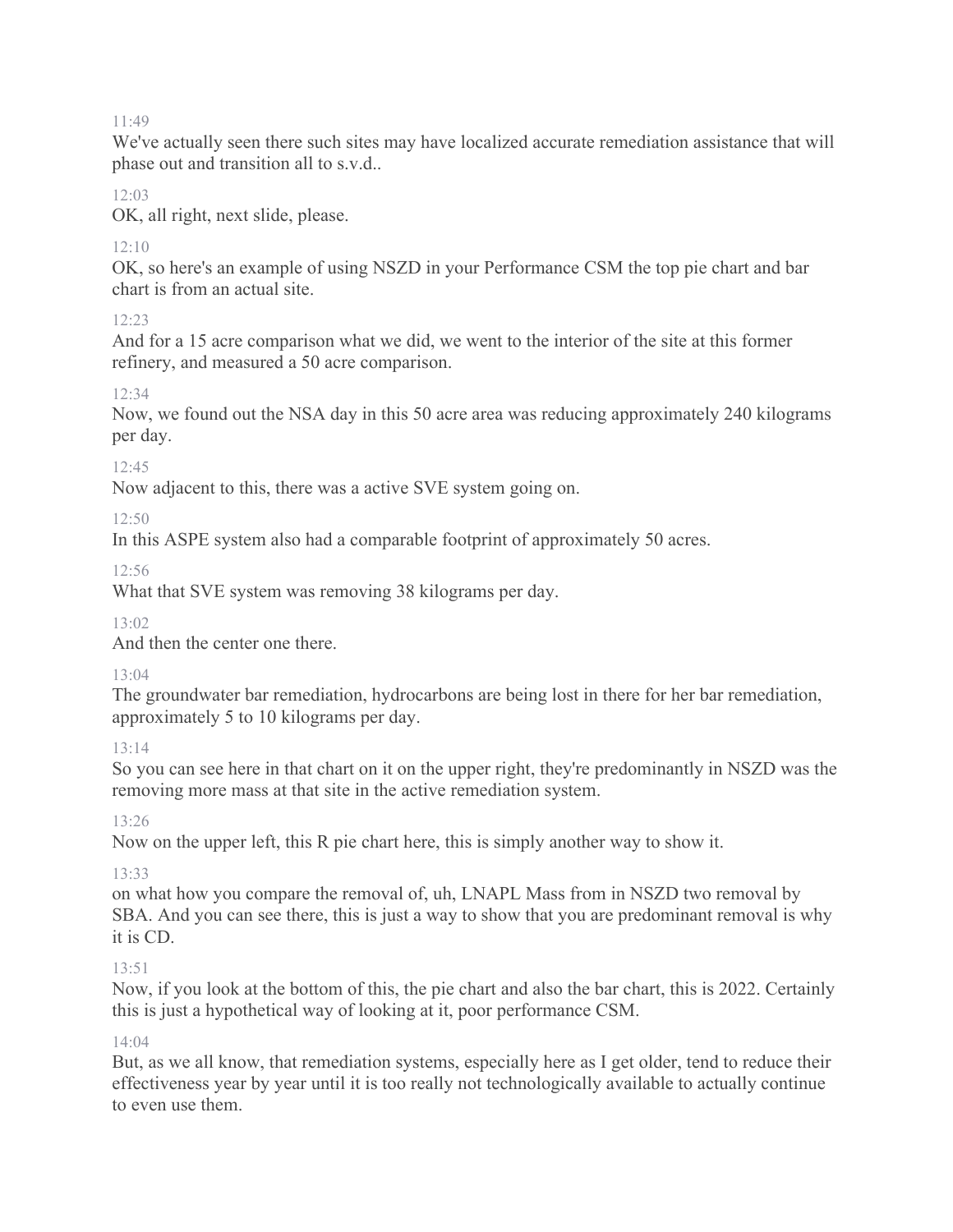So, if we assume that the SP system continues to decrease in the amount they recovered and that the NSZD being thought to be a zero order magnitude stays the same.

### 14:36

The pie chart on the On the Left shows you. If you were to compare year by year by year, the dark pie chart will become increasingly more.

### 14:45

LNAPL lost, my inner CD, and the active system, really showing you this, because this may be a very good way to show and demonstrate the effectiveness of ... LNAPL, massive loss of ... compared to active systems. It will paint a good picture for you and your stakeholders to show how in NSZD is removing compared to your active system.

### 15:14

OK, so, Amy, I'd like for you to bring up the first poll.

### 15:25

OK, so here's a poll we'd like for you to answer, You can be clicking on this, in your opinion, significant, A role, does ...

### 15:33

play extra petroleum, hydrocarbons sites, either insignificant, potentially significant, significant, or I don't know much about NSZD?

### 15:57

All right. It looks like we have a majority of our folks that have voted so I'm gonna go ahead and close the poll.

#### 16:06

Then I will share the results with you all and Lloyd the way it's looking.

#### 16:12

We have a majority of folks, about 41%, said, Significant, looks like 39% said potentially significant, 20% said, I don't know much about NSZD and then we didn't have anybody say insignificant, OK.

#### 16:34

Well, thank you very much for that thank you.

#### 16:39

Alright, so, appreciate all the information, Lloyd, and I think now it's time to handed over to Ben, or excuse me, Louis? My apologies. I'm just a reminder for the folks on the phone. We're holding questions until the end. So, if anything, Lloyd covered, sparked a question, please submit your question in the attendee panel at any time. Next up is Louis Racchini. Louis will discuss a case study at a former refinery in Wyoming, A little bit about Louis. He has 28 years of professional experience and Environmental consulting. serving as a project manager and a senior hydro geologist.

#### 17:23

His primary responsibilities have included designing and implementing soil and groundwater quality assessment and remediation programs evaluating that contain contaminant, environmental fate and transport, remedy, evaluation, and construction and operation and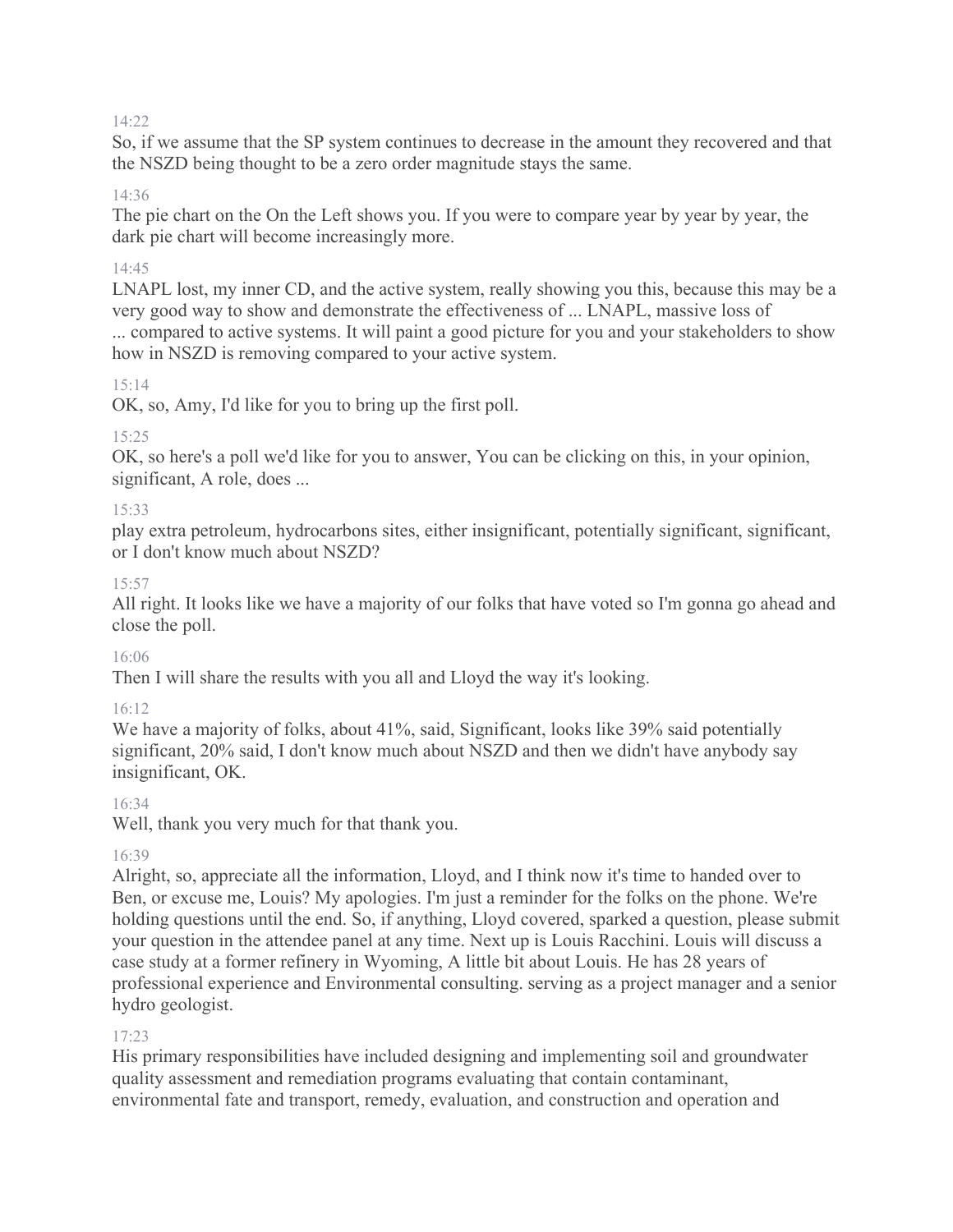maintenance of long term soil and groundwater remediation product projects. Excuse me. Mr. ... has also participated in negotiations with regulatory agencies and has provided oversight for closure of a number of petroleum release sites and chlorinated solvents, release sites. And let's add, Louis, I'll turn it over to you.

18:06

OK, thanks, Amy.

# 18:09

We're gonna look at another example of a former refinery where tried row has demonstrated the effectiveness of any CD to the regulatory agency.

18:21

And I'll start by providing some site background, in general, on Apple information, for context.

18:29

You're looking at an aerial photo here from 19 47.

18:33

You can see the former refinery, it has an orange outline.

18:39

And it's approximately 30 acres.

18:41

The property to the south of that with the purple outline is a former tank farm, that's 55 acres.

 $18:50$ 

Only the northern portion of that is shown.

18:55

So the refinery operated from 1917 to 19 56, the tank farm Pumping station operated from a started a little bit later than the refinery, but operated through the mid 19 nineties.

19:13

Next slide.

19:19

All right, so here we're looking at footprint of the smear zone, or L now or zone that was, that resulted from releases from the former refinery and pumping station.

19:41

It's approximately 134 acres. So pretty sizable.

19:45

Um, and it's the maximum historical extent, is really what you're seeing here.

19:56

So you can see the refinery outline again in orange there, just for scale, and for orientation of how the... zone relates to the refinery in and pumping station.

 $20 \cdot 12$ 

You can also see a black line on the north-west corner, or outside of the north-west corner of the former refinery.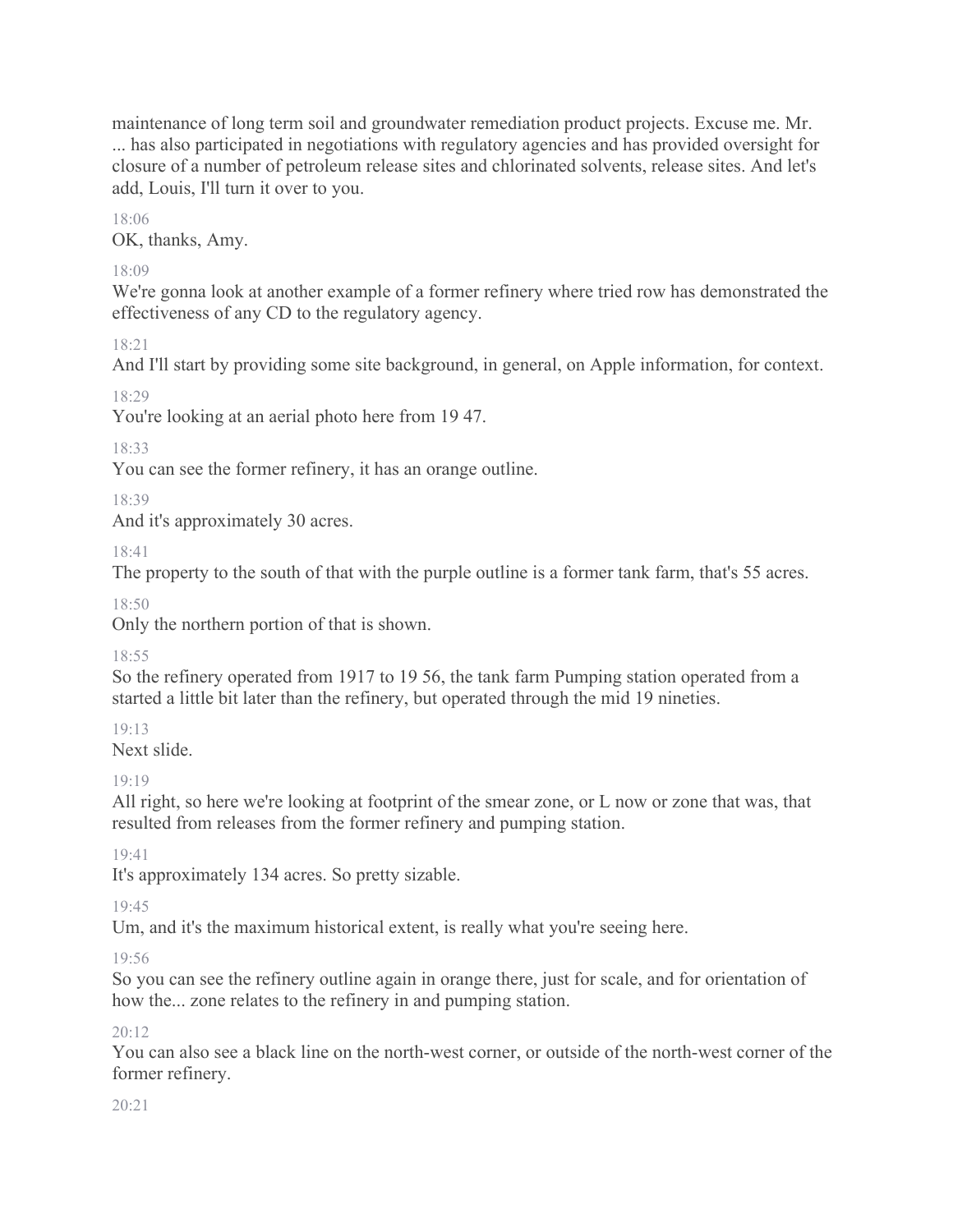And that is a L now full recovery trench system.

 $20.26$ 

I'd also point out that there's a river, right?

20:29

at the top of the of the map there, You can just see the river where the LNAPL plume eventually reached.

# 20:42

So the trench on the north-west corner of the refinery, has been operating for 16 years, and recovery is waning.

# 20:51

Um, as the performance CSM predicted, it's the topography of the land, slopes downward to the north or the river and obviously, or predictably, so, does the hydraulic gradient.

# 21:10

So, when LNAPL was released, it migrated generally north toward the river until at some point it reached at historically.

# 21:20

Project actually started in 1994.

# 21:26

When a sheen was observed on the river and it began under EPA.

 $21.34$ 

The smear zone that you're looking at who was delineating using Ross' probes.

# 21:41

And well borings, primarily, the color ramp on that smear zone indicates thickness. So the outer edges, where, where it's green, it's one foot in.

# 21:55

In the interior, where it's red. It's approximately 20 feet thick.

22:01

The composition of the LNAPL, it's a mixture, it's a blend of petroleum, intermediates, diesel, gasoline, other fuels that were produced.

# $22 \cdot 14$

OK, next slide.

22:20

The current NPAL plume is shown in green in light green on this slide.

# $22:27$

And it's it's approximately 30 acres.

# 22:32

But that can vary with water table fluctuations as the water table goes up through the the mobile LNAPL tends to decrease and the plume appears to be smaller.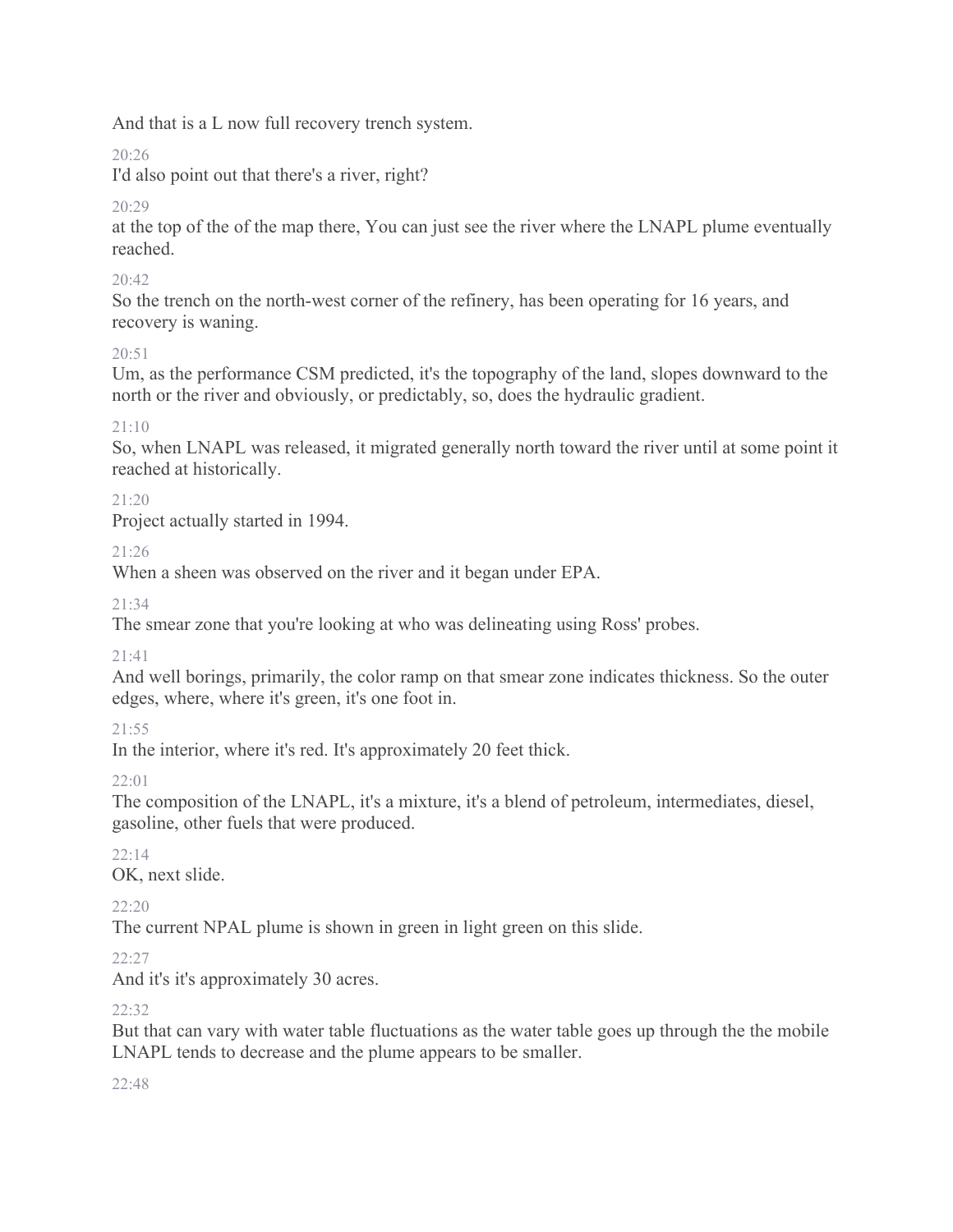And as the water table goes down, it appears to be larger because mobile L now pool enters the wells.

# $22.55$

And that's what this, this figure is showing is mobile L now, all that's measured in wells.

 $23.03$ 

Um, the maximum amount. Recent.

# $23 \cdot 10$

LNAPL plume that we've seen, has been about 70 acres. The one, as I said, it's pictured here, is about 30 acres.

# 23:20

So, this maximum L now, for whom is approximately half the size of the smear zone indicating that in the preceding decades, since the refinery closed substantial depletion of mobile L now, Paul, by NF CD processes in the smear zone has occurred since its maximum extent. So this is a This is a pretty huge reduction.

# $23.47$

And, granted, it does, it does take some time, but it really illustrates well what NSZD is capable of.

# $23.59$

So knowing that we'd want to NACJD to be part of our remedy at this site and considered by the regulatory agency as a significant component of the overall site remedy, we began monitoring for anti CD in 20 18, before the Remedy Agreement and Remedial Action Plan for this site were prepared.

# 24:23

During remedy discussions with the regulatory agency, regulators were interested and open to NSC D being incorporated into the Remedy Agreement and Remedial Action Plan.

# 24:36

because they understood its potential for high rates of depletion in source areas, and that it would be effective for residual and on apple when other active remedies would not be.

# 24:50

Next slide.

# 24:54

All right, So the overall objective for, for collecting NSZD data is to provide the necessary information to decision makers to allow them to manage the site remediation in the most efficient manner possible.

# 25:09

Which is very important when you have a site that's large.

# 25:13

More specifically, though, the objectives include characterizing and quantifying and a CD at the site to allow for efficient site management.

# 25:24

It's important to quantify degradation rates and volumes.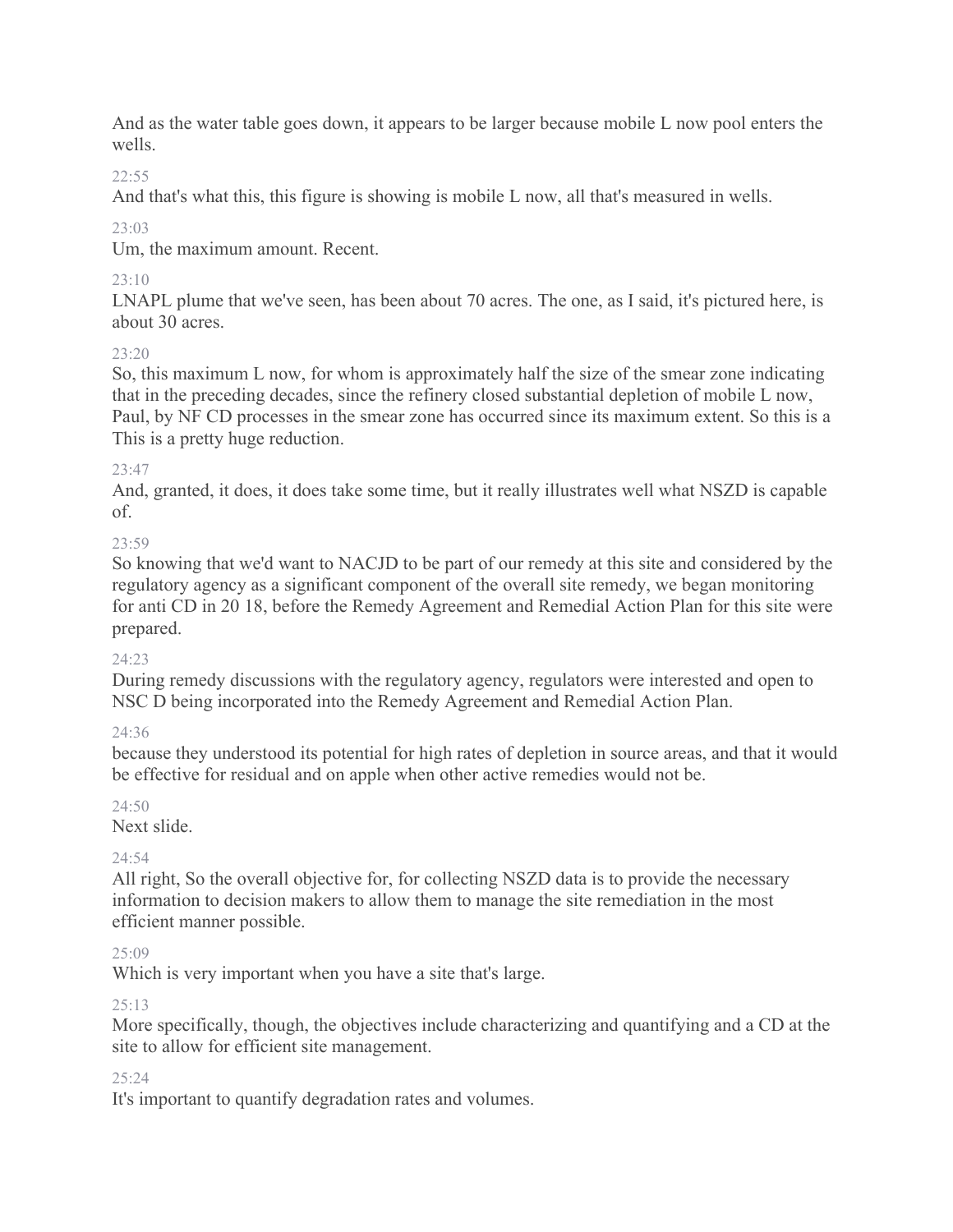So, that NSZD can be compared to other potential remedies, whether those are existing remedies, existing systems, or other possible, remedial options for the future for the future for this site.

#### 25:48

Once NSZD has been characterize and quantify, we can understand what its role in the future remediation of the site could be.

#### 25:57

It might be only one component, as laid mentioned earlier, of the site remedy, along with one or more other kinds of active remediation. Or it could be the sole remedy if plume containment and other conditions are met.

#### 26:14

In any case, having an NCD characterized and quantified gives the decision makers the information that they need for effective site management.

### 26:26

At this point, I'm going to turn it over to Ben to discuss some specifics about anti CD collection.

### 26:34

Let's see data collection and interpretation.

### 26:39

Thank you Louis. Again, don't forget to enter your questions in the questions panel on your goto Webinar pop out. Now Ben ..., Alexandra will share NSZD results for this case study. Mr. McAlexander is a contaminant hydraulic just for Trihydro. His primary role is development of site conceptual models that petroleum affected sites, and their application to management decisions. She conducts remedy performance monitoring on hydrocarbon attenuation processes, including and NSZD and green enhancements to natural hydrocarbon losses. She regularly publishes his work in academic journals and present environmental conferences, and we look forward to hearing more.

#### $27.30$

Thank you very much, Louis. Set us up with context for this case study of a large former refinery and why NSZD data were collected. I'm now going to talk to you about on the next slide.

#### 27:46

Powers. How were NSZD the data collected for that site? How are they converted to hydrocarbon removal rates? And how are we using that data?

#### 27:56

So we will start with on this next slide. What are some methods for measuring and SAD rates?

#### 28:04

We have four that are shown on this slide. The first one, number one, is a concentration gradient method.

#### $28.11$

This is where we place soil gas probes in the subsurface and measure profiles for gasses like methane, oxygen and CO2.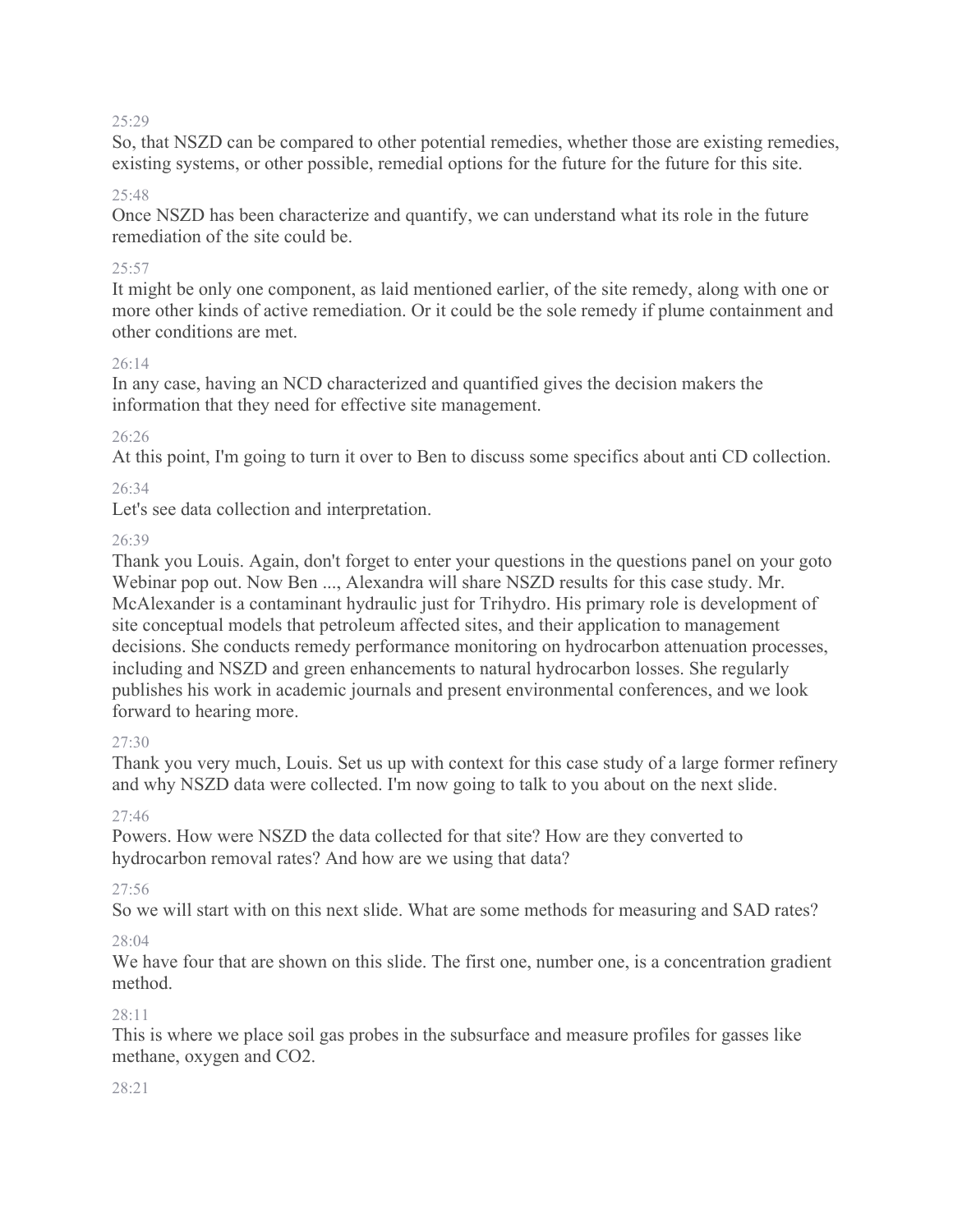The reason we do that, it gets back to the conceptual site model that Lloyd introduced, where hydrocarbons, LNAPL and the subsurface.

### 28:31

Those hydrocarbons are lost from the el an apple over time. And a lot of that occurs by bio degradation.

### 28:38

In the area near an own apple body, a lot of that degradation is by my fellow, Genesis. So if we see methane showing up in soil gasses near the full body in the beta zone, then that's a good indicator that MACD is occurring.

#### 28:55

As those that methane moves upwards in the subsurface, eventually it contacts zone where there's a good amount of oxygen.

### 29:03

And there aerobic micro-organisms are able to consume that methane and maybe other hydrocarbons and that generates carbon dioxide.

### 29:15

So if we see decreasing oxygen concentrations with depth, or we see increasing CO2 concentrations with depth, we can use those profiles or gradients. And does gas concentrations to estimate an MSC D rate? So that's one method we can use to do that.

### 29:36

Also all of that CO2 that is generated in the subsurface by hydrocarbon bio degradation. It's gotta leave somehow. It's gotta leave the subsurface. And when it does, it leaves the ground and you can measure that rate of CO2 exiting with pass it flux traps. That's number two on this figure here. These are sorbent media that can collect CO2. You place them out in the field and they sit for about two weeks or so. And you can then send the trap off to a lab. And they can quantify the amount of CO2 that came out of the ground. If you can quantify the amount of CO2, then you can estimate the amount of hydrocarbon degradation that was associated with it.

#### 30:18

There's also the dynamic, closed chamber. That's number three on this slide that also measures CO2 coming out at the ground, but it's a real-time measurement. It's an instrument that you can carry around your site measure CO2 fluxes. And instead of being a two week measurement, it's a 2, 2 minute measurement.

### 30:37

So you can get a lot of samples in a short amount of time with a dynamic closed chamber.

### 30:44

And then finally, there's the biogenic heat method with all of that methane getting degraded aerobically in the subsurface, that generates a lot of heat. And so you can measure the heat signature and convert that over to a hydrocarbon attenuation rate.

### 31:02

So there are four methods out there. For this site, we use item one, item three, an item four, and for this example, we're going to share with you we're gonna emphasize item three: the dynamic closed chamber.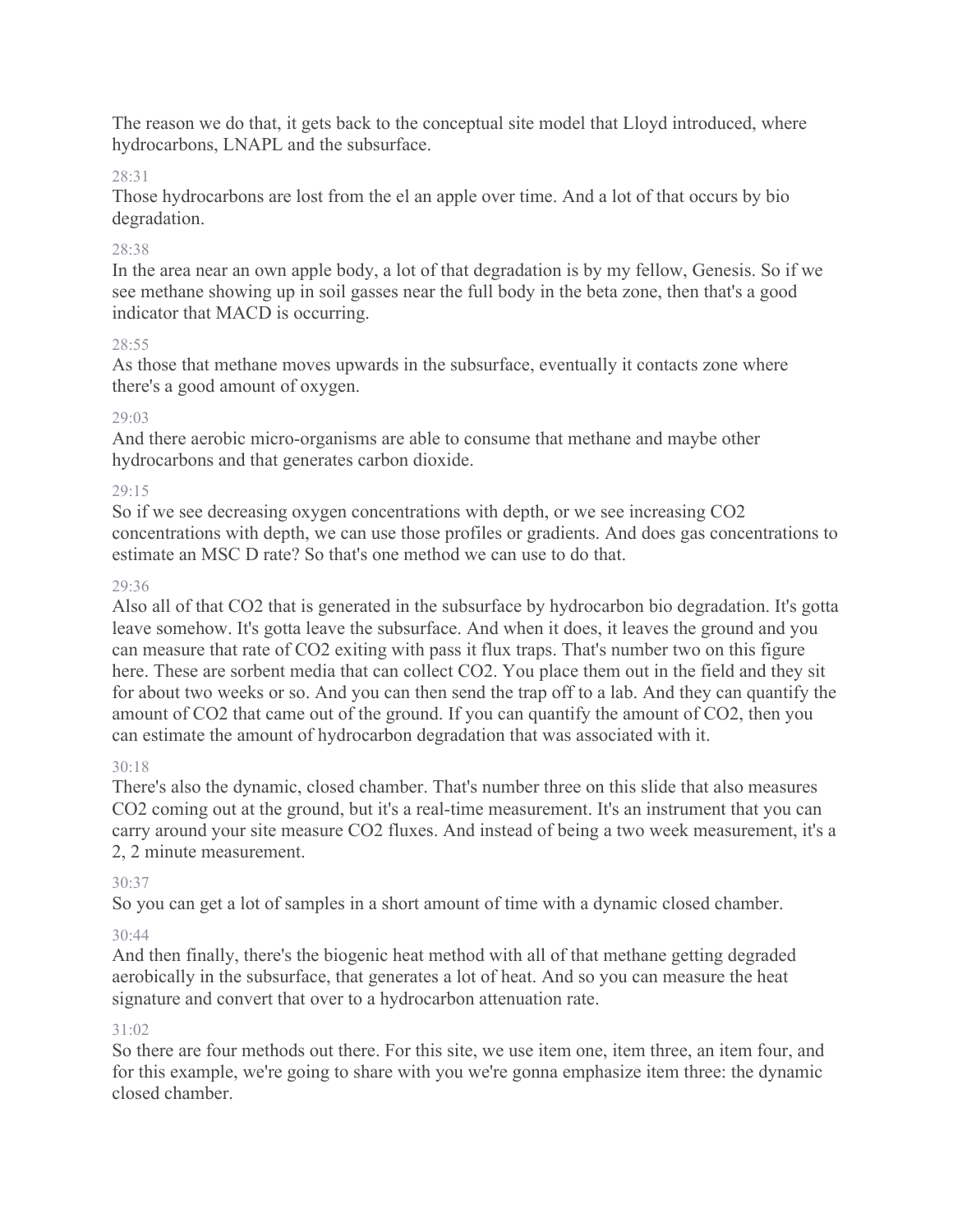So on the next slide, here's why we're emphasizing that dynamic closed chamber.

### 31:20

Like I said, because it's a two minute measurement, you can get a lot of measurements in a short amount of time.

### 31:26

And Lewis mentioned that that for ... Zone, the Smear zone for this site is A is large. And so we went ahead and grid it up the site and we got a lot of CO2 flex measurements over that for ... Goldstone Footprint.

### 31:42

And you can see those little points on the figure on the left here, as well as color flood, the CO2 effects measurements with higher flex's as darker colors.

### 31:55

So, what we saw when we did this, we measured site wide fluxus in 20 18 and 2020 and we're showing 2020 data here is that we've got a good range of measured fluxes from less than one micro molar of CO2 leaving the gram per square meter per second to more than 10 micro moles per square meter per second. So, it's a good range. We also went to a background area of the site and we're measuring CO2 E fluxes there.

#### 32:24

The reason we do that is because just plants in the ground their root zones, also exhaled CO2. So, we want to measure the CO2 fluxes in a background area to compare it to what's occurring in the over the l-dap or zone. So, we have a feel for the additional CO2 effects, which is the indicator of the NSZD rate.

### 32:48

What we saw in that background area was that the fluxes were less than three micro molar per square meter per second on average. So, that's a lot lower than what was measured over the zone.

### 32:59

And so, that does zero point two hydrocarbon biodegradation occurring over the ....

### 33:08

We can subtract that background, CO2 efflux from the value the average value that was measured over the ...

### 33:16

zone, and then we can convert that over to a hydrocarbon bio degradation rate.

### 33:22

And what it comes out to is 690 gallons of hydrocarbons or ...

### 33:29

being removed per acre per year.

### 33:33

That's a lot of hydrocarbons being lost by natural processes over one acre. But, this is a big site. It's 134 acres for the ... footprint.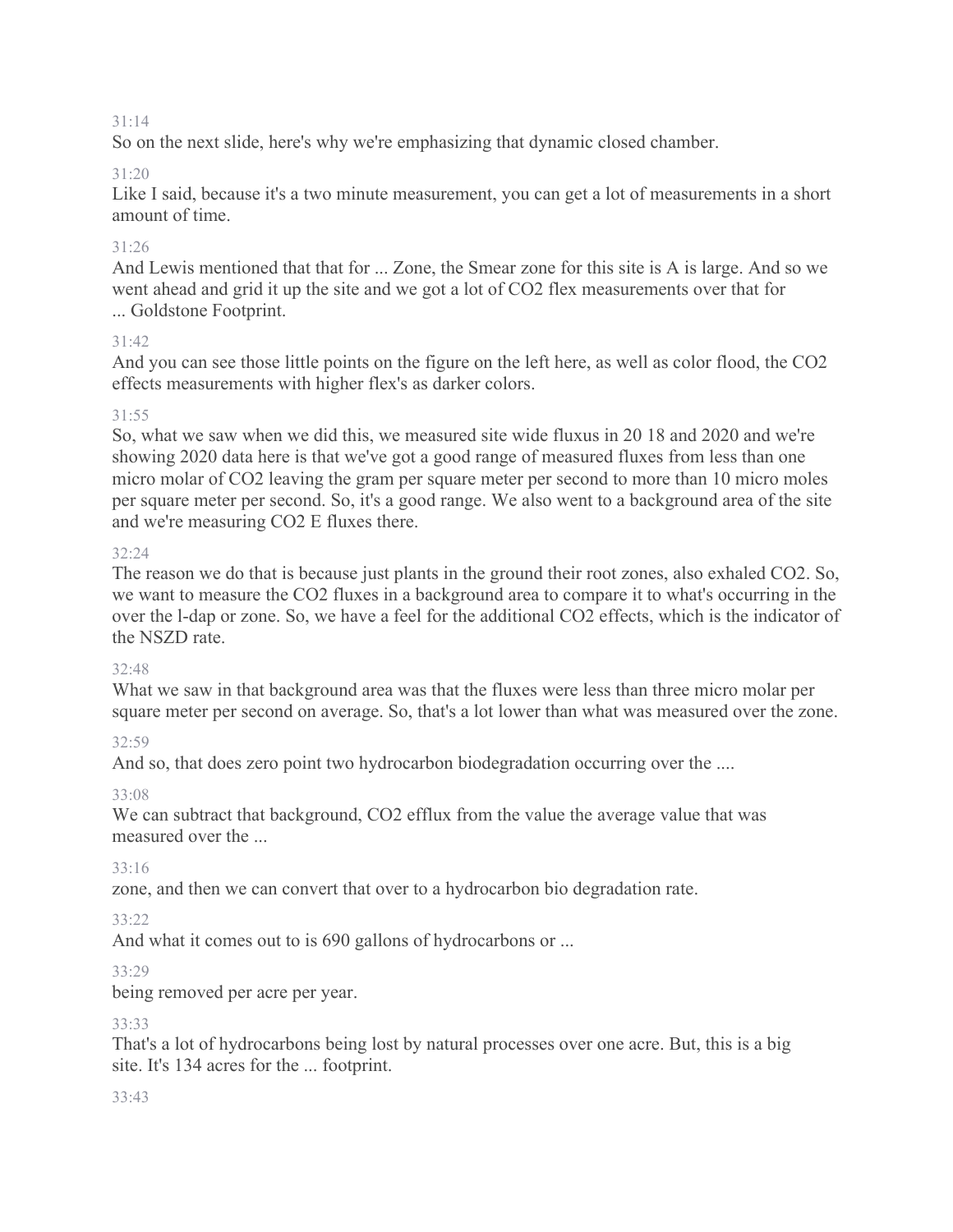And so, over that big footprint, it's out even more hydrocarbons, it's more than 90,000 gallons of hydrocarbons being removed in a year.

# 33:54

So, that sounds like a lot.

# 33:56

It is a lot that LNAPL Recovery trench, recovered in that same year, 20 20, about 4800 gallons of LNAPL. And so, over the full footprint of this ... zone, a lot more hydrocarbons were removed by natural processes, were removed by engineered remediation.

# 34:17

So on the next slide, we can see, well, how can we use this for site management?

### 34:23

one way is, we can start breaking up the data into specific parts of the site and seeing how things shake out.

### 34:32

So Lewis emphasized that LNAPL Recovery is occurring at this site and that there is an area of the site where LNAPL does enter monitoring wells about 3000 acres in 20 20.

### 34:45

So we went ahead and put that as a dashed pink line on the map on the left side of this slide. That's the zone where our map was entering monitoring wells. And you can see the little black bedrock, recovery trench. That's where that goes recovered.

# 35:03

We can look at CO2 fluxes there versus the site map also.

### 35:08

So, what we see on the bar graph is the site ... zone.

# 35:12

The full average CO2 E flux is about four micro moles per square meter per second being lost. That is greater than backgrounds. So as a whole, the ... zone is removing hydrocarbons, it's higher than background.

### 35:31

But in the area where LNAPL enters monitoring wells, the CO2 fluxes were even higher. They're higher than background. They're higher than fluxes over the site as a whole.

### 35:43

And so that's helpful because that's the area where an apple is in wells and probably we have more of a source for hydrocarbon degradation and we get those better fluxes.

### 35:56

But currently the site is being remediated by that LNAPL Recovery trench. And as Louis mentioned, the recovery from that trenches getting lower and lower as time goes on. We, now, that we have collected this data, understand that that's not the only remediation that's occurring.

### 36:12

While active remediation is removing hydrocarbons by own LNAPL Recovery, natural processes are also removing hydrocarbons, and they're removing a lot of them.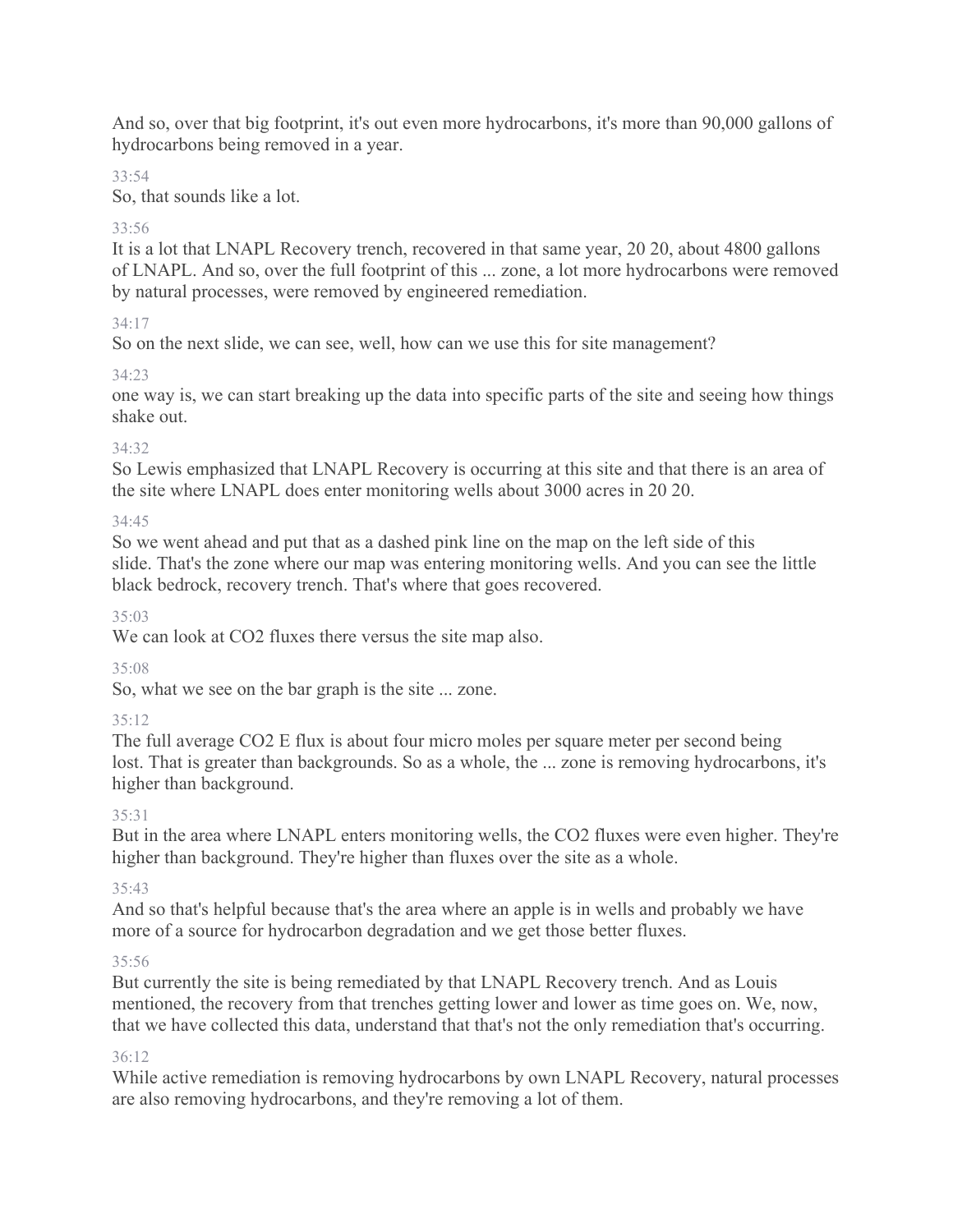They are a part of the remedy now, even though we didn't realize it before, but also looking into the future future.

### 36:30

Eventually, that an Apple Recovery Trench is going to not really be able to get much more an apple out of the ground, and yet NSZD will probably continue to occur.

### 36:40

So, ... is a part of the remedy now and potentially, in the future, it could be the sole remedy for this area.

### 36:49

So that's one way you can look at. This sort of data is this place where an apple enters wells.

### 36:55

On the next slide, we look at another important part of the site. This is the Alluvial part of the site that Lewis talked about the area adjacent to the river.

### 37:06

LNAPL does not enter wells there anymore, but LNAPL is still present in the subsurface there as residual.

### $37 \cdot 14$

Well, we can look at CO2 influxes there and that's what's shown on the bar graph here.

### 37:19

You see the middle bar, that's the bedrock smear zone. That's basically where ... entering wells and we do have higher fluxes there.

### 37:25

But in the alluvial area, we still have substantial CO 2 CO 2 E flexes. They are higher than background.

### 37:34

NSZD is occurring there, hydrocarbons are being removed by those natural processes and that gives us some understanding of why LNAPL is entering the river anymore. There was a time when Apple migrated to this area, that the releases were to the south at the former refinery and even further south that there is an LNAPL is able to migrate. But it is not migrating now, it really doesn't even enter monitoring wells there now.

#### 38:04

And that LNAPL body's stability is achieved at least in part by these hydrocarbon removal processes that are natural.

### 38:15

So it helps us understand what's going on there and currently we don't have an active remedy for this. Move your area. The NSZD data pry provide evidence that perhaps this could be the case long term.

#### 38:29

So that was an example of how sought NSC data can be. Can be used to start looking at site management.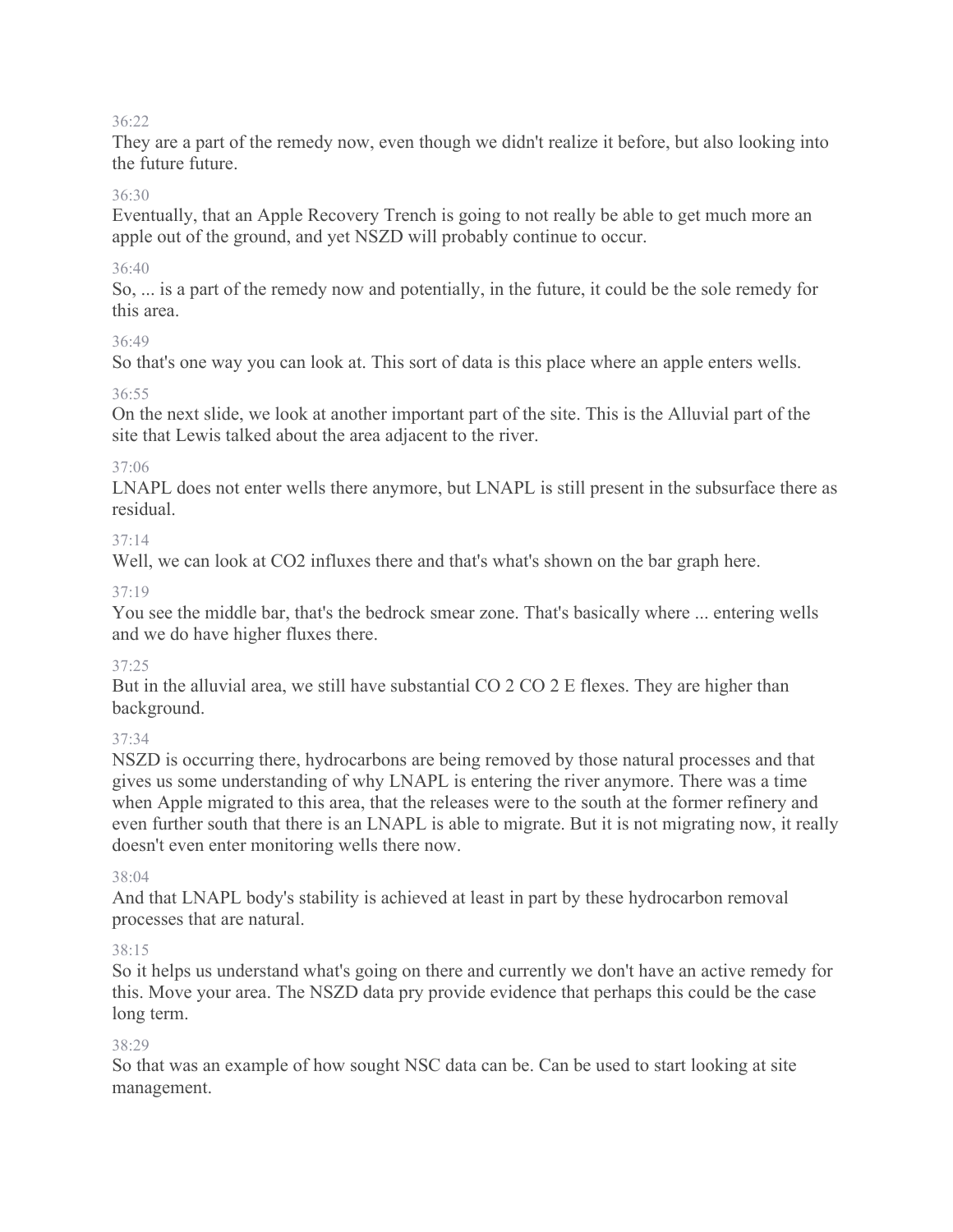And on the next slide, we hope that it emphasized a few things about benefits of collecting LSAT data.

### 38:46

one is the NSZD often outpaces mechanical LNAPL system recovery for late stage element of sites?

### 38:55

That's been our experience is that especially when you look at the full footprint of hydrocarbon impacts and count those hydrocarbon losses that are occurring naturally that they are substantial and if you've got a system that's not really getting a lot and not pull out of the ground, that's an engineered system, it might be beaten by NSZD This was a former refinery, it's not operating anymore. We work a lot of those sites, but we also work operating facilities, large refineries, pipeline sites, and our experiences that NCD is occurring at those sites as well. And it can occur pretty soon after a release occurs.

### 39:39

We've been to, what, I can think of one pipeline release site where we got out there within a year after the release occurred and measured CO2 fluxes there versus a background area.

### 39:51

And that place where NAPL was in the subsurface had higher fluxes.

### 39:56

NSZD had ramped up pretty early on, and that helped us understand what was occurring naturally and what remediation options were. Not there, that Sandy was the sole remedy at the beginning for such an early site, but at least we had a full picture of what was going on.

### 40:17

Also, this site that Lewis introduced to us has four seasons, and two of those seasons are really cold.

### $40.26$

NSZD is occurring. Even then we've seen this at that site and other sites that in the code parts of the year that hydrocarbon attenuation even bio degradation is occurring. It may not be as fast. At a rate that is, when it's warmer out, microbes that consume hydrocarbons do respond to temperature, but it is occurring in the winter, and if you want to characterize that seasonal variability, you can go out each of their seasons and measure those rates.

#### $40.59$

But also, if you're interested in just measuring a site wide annual average NSZD rate, we have found that going out in one of those moderate seasons, especially the fall, is a great time to go out and measure and get an approximate indicator of the annual average and NSZD rates.

### 41:19

And then a final benefit of measuring NSZD rates is this was baseline for this facility. Understanding what hydrocarbon removal is occurring naturally.

#### $41.30$

If in the future hotspot remediation is desired, the same types of measurements can be taken to know whether additional treatment has an effect. If you add oxygen to the subsurface and it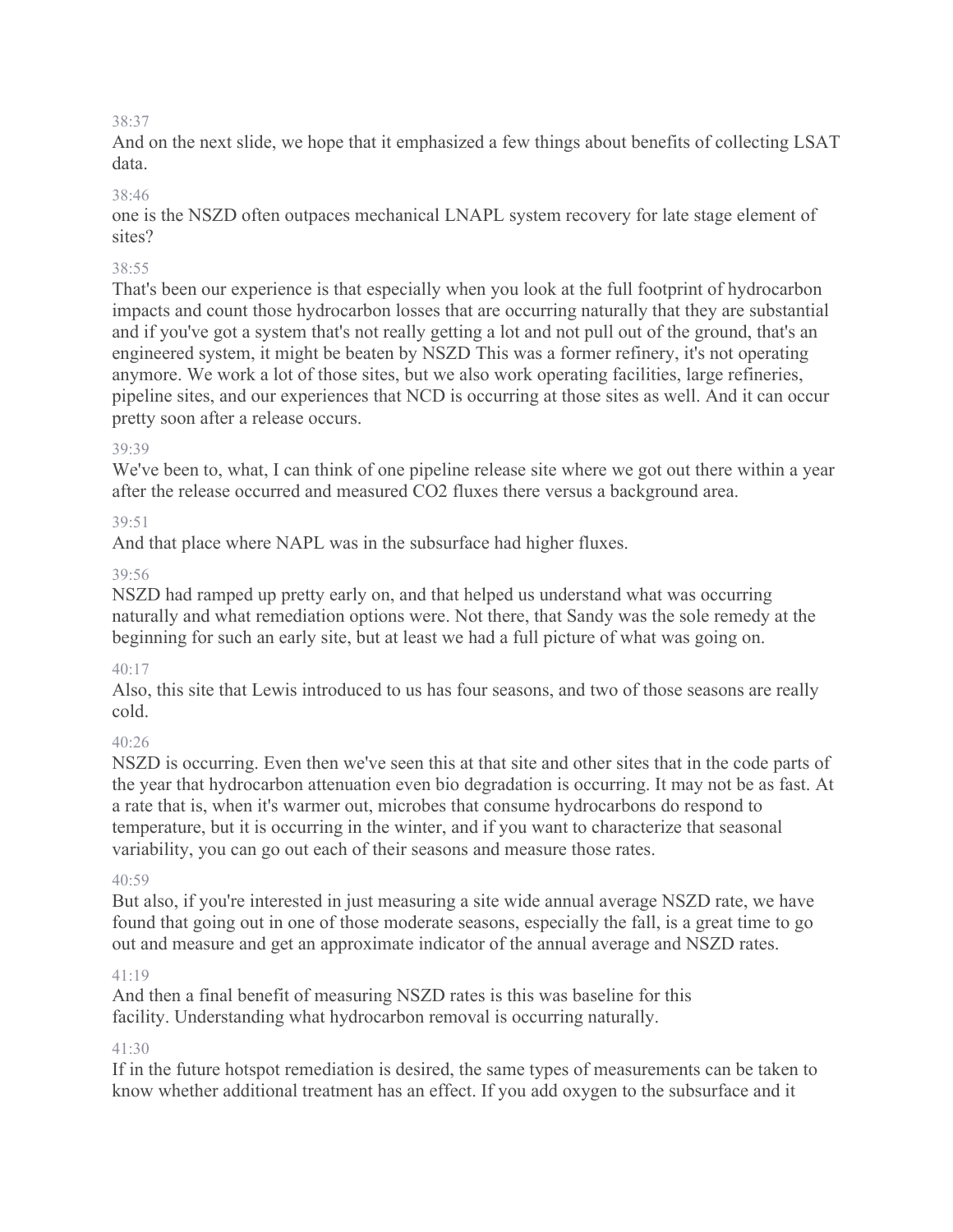increased hydrocarbon attenuation rate, it will generate heat. It will increase CO2 generation and flexes and you can measure by these same methods.

### 41:54

So it's useful for measuring in enhanced and NSZD.

### $42.02$

So on the next slide, before we get to our next poll, we are often asked what about the cost of NSZD measurements?

### 42:13

So we wanted to give you some ideas about that and first just list out some factors that can affect the cost. So these are factors for sites that aren't just like a simple, little UST site. So a moderately large are really large site. Those are really the types of sites that we tend to work. And factors that we have found to be of import include are you trying to measure an annual or a site wide in NSZD rate? Or Can you get sufficient data by going to ... stations. And measuring an ICD in localized areas?

### 42:54

If you can just find key parts of your site and confirm the NSZD is occurring there and measure those rates, then that can help you get the costs down because you're not doing site wide evaluation.

### 43:06

That's especially the case for some of those subsurface methods that can have, where you have to install monitoring infrastructure set up stations.

#### 43:15

Another is, what frequency of monitoring is needed?

### $43.19$

As I mentioned, if you have a site with multiple seasons, you may want to go out each season and measure NSZD rates.

### $43.25$

That can affect the cost.

### 43:27

But if you're even if you're going out site wide and getting trying to get an annual average, if you go out stay in the fall, you'll you may get a good estimate of the annual NSZD rate.

### 43:40

And then a final factor is, how many methods are you going to use to measure these rates? We tend to use more than one method at a given site, because we want to have multiple. We want to have confirmation that what we're measuring by one method does align with what is measured by another independent method. And it gives us more confidence. It's that whole idea of multiple lines of evidence.

#### 44:04

But, of course, when you use multiple methods, that means a higher cost.

#### $44.09$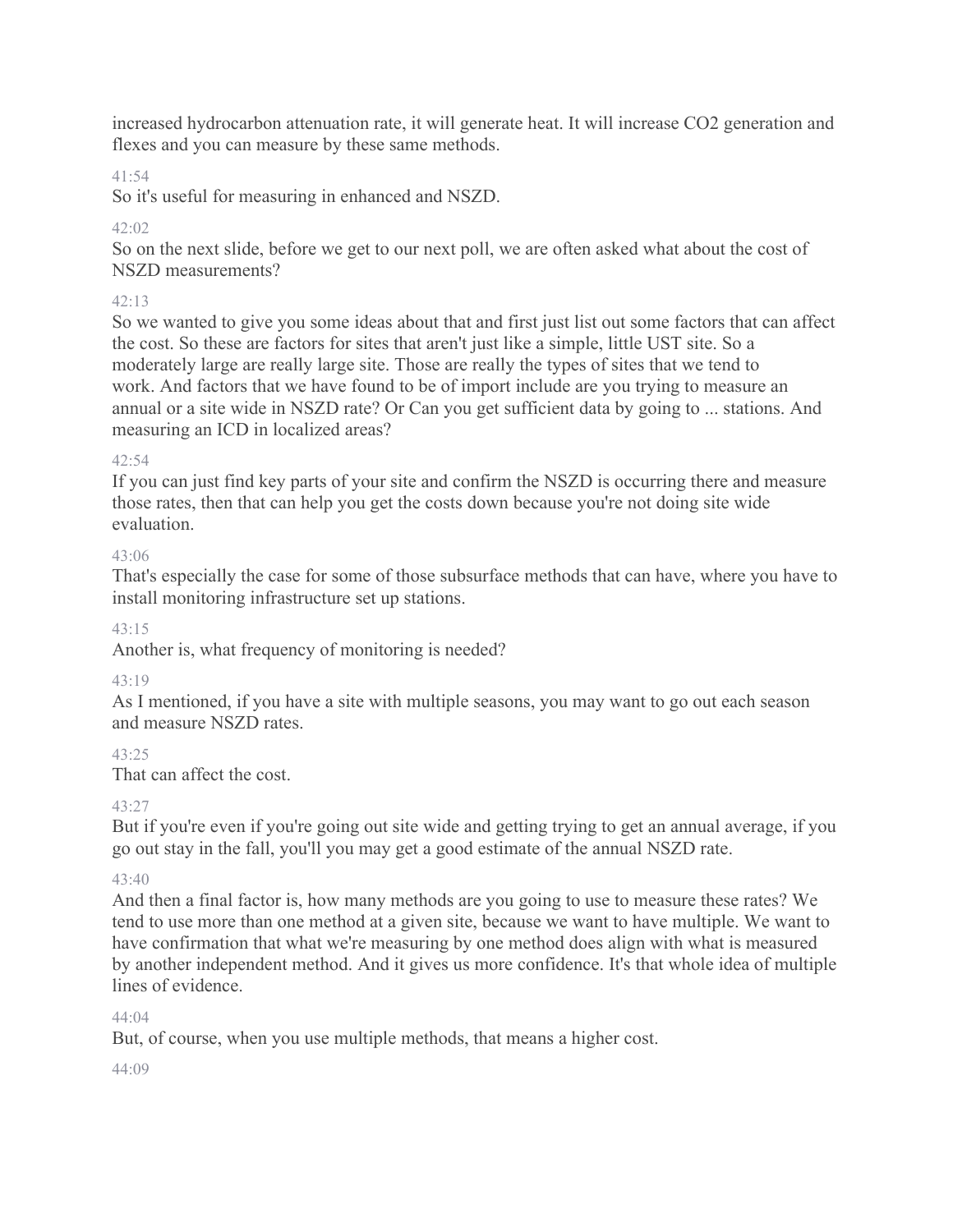So with those factors in mind, we can say that it is our experience that a cost for a baseline assessment of NSZD rates could be in the 10 to \$50,000 range for baseline and maybe could decrease thereafter. Maybe sometimes more than \$50,000, maybe, sometimes less, but that's just the ballpark that we've seen over time.

44:36

So now we get to see our next poll question.

44:44

And it is, what are your concerns with using or considering NSZD for your sites?

44:51

So it's multiple choice, but you could get to check all that apply.

45:23

Right, it looks like the votes are coming in. We'll close it off in just a few seconds.

45:32

Alright, thank you, everybody, for participating. And I'll go ahead and close the poll right now, and then launch the results.

 $45.45$ 

OK, so it looks like we've got about 13% of people interested, but not familiar, and need to know more if we've got 17 that are uncertainty of long term results, 4% as C D is insignificant, says ... again for the site, needs for cleanup, 35%, time to reach cleanup is too long, and 31%. I have no concerns using or considering an S C D.

46:16

All right. With that, I'll pass it back to Lloyd to wrap this up today.

46:25

OK, thank you, Amy.

46:27

So, um, so anyway, why has NSZD not used?

46:35

And more sites?

46:36

Remember that in a CD was first promoted back in 2006 by Johnson and others.

46:43

Now last year, Jacobs did a similar poll question that we just did. And they presented it at a ram tech conference.

### $46.52$

So the top three answers, and the people who participated in the poll was really were 44 of them were consultants or for site owners, two regulatory staff, and the top answers that they gave last year.

47:09

Regulatory hurdles are present.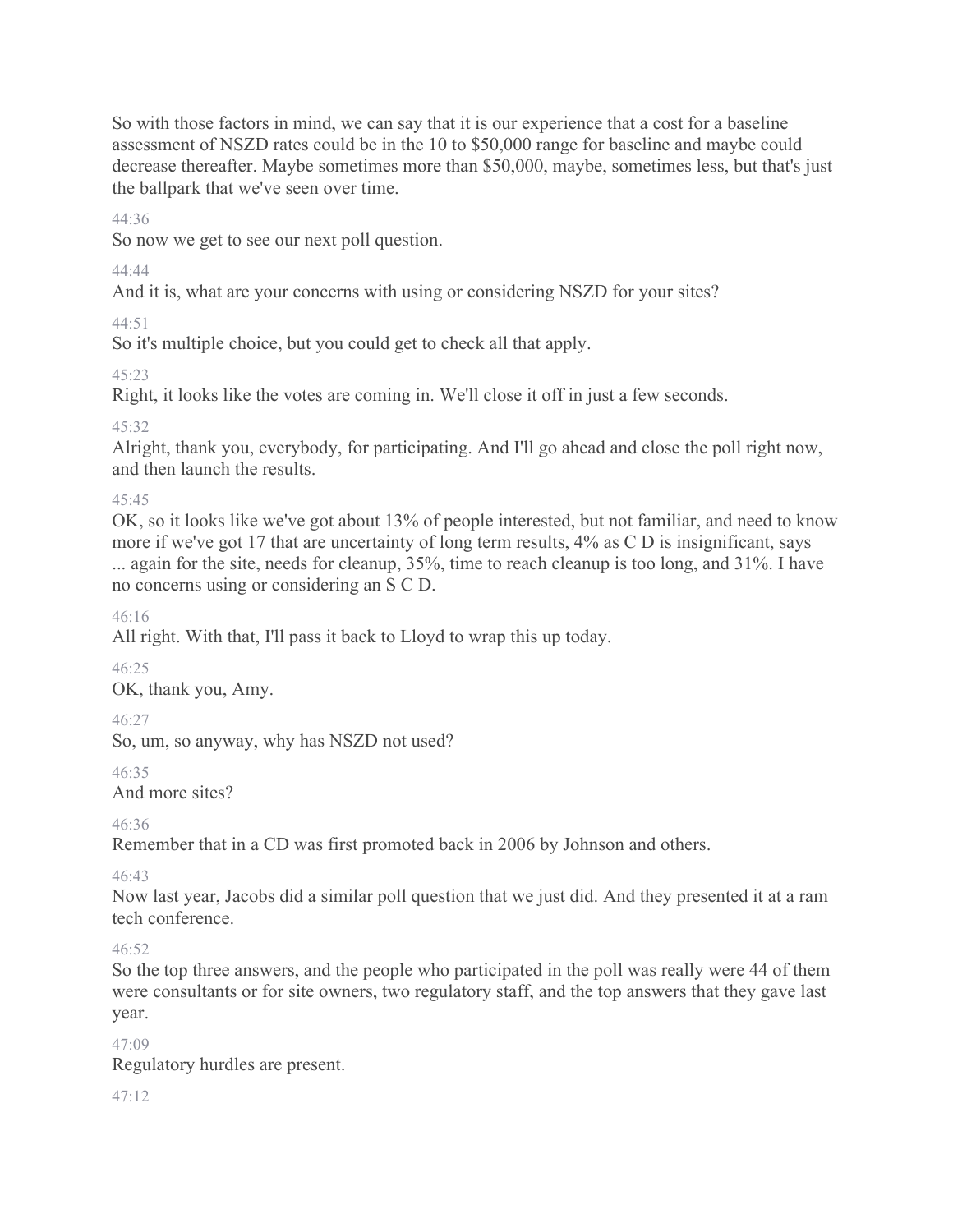Perception is NSZD, a slow past evenness efficient, and that was kind of indicated on the poll we just did, or they are unfamiliar with ....

47:23

There were several answers, but these were the top three that the REMTechWebinar Series promoted.

47:29

So, anyway, the fifth thing is, though we want here, try harder, we want to continue to tell the story about in a CD.

47:40

We have found that regulators are becoming increasingly more interesting to it or working.

47:48

We'll consider NSZD, which is kind of what we saw in our poll also.

47:55

We have found that it was mentioned in soil passive insufficient, but we found that ...

48:00

LNAPL removal rates can be quite large compared to inactive systems, which we showed you there.

48:09

In talking about the familiarity with ...

48:12

really hope that these webinars in other conversations, we have increased familiarity with NSZD. Why?

 $48.20$ 

It should be at least considered warriors side.

48:25

OK, next slide.

48:29

So let's just talk about things to consider when using NSZD research. We're kind of wrapping it up here, and the key takeaways.

 $48.42$ 

Number one, you want to evaluate the risks to receptors.

48:46

But that's the case when using any technology just to understand what your risks to receptors are.

 $48.51$ 

Number two, you want to understand and monitor the progress of own NAPL mass removal.

48:58

That means because some of the pie charts and bar charts that I showed and Ben showed, just understand and monitor the progress up in a CD. And maybe you can even do it just annually.

49:10

Number three, you want to compare the ...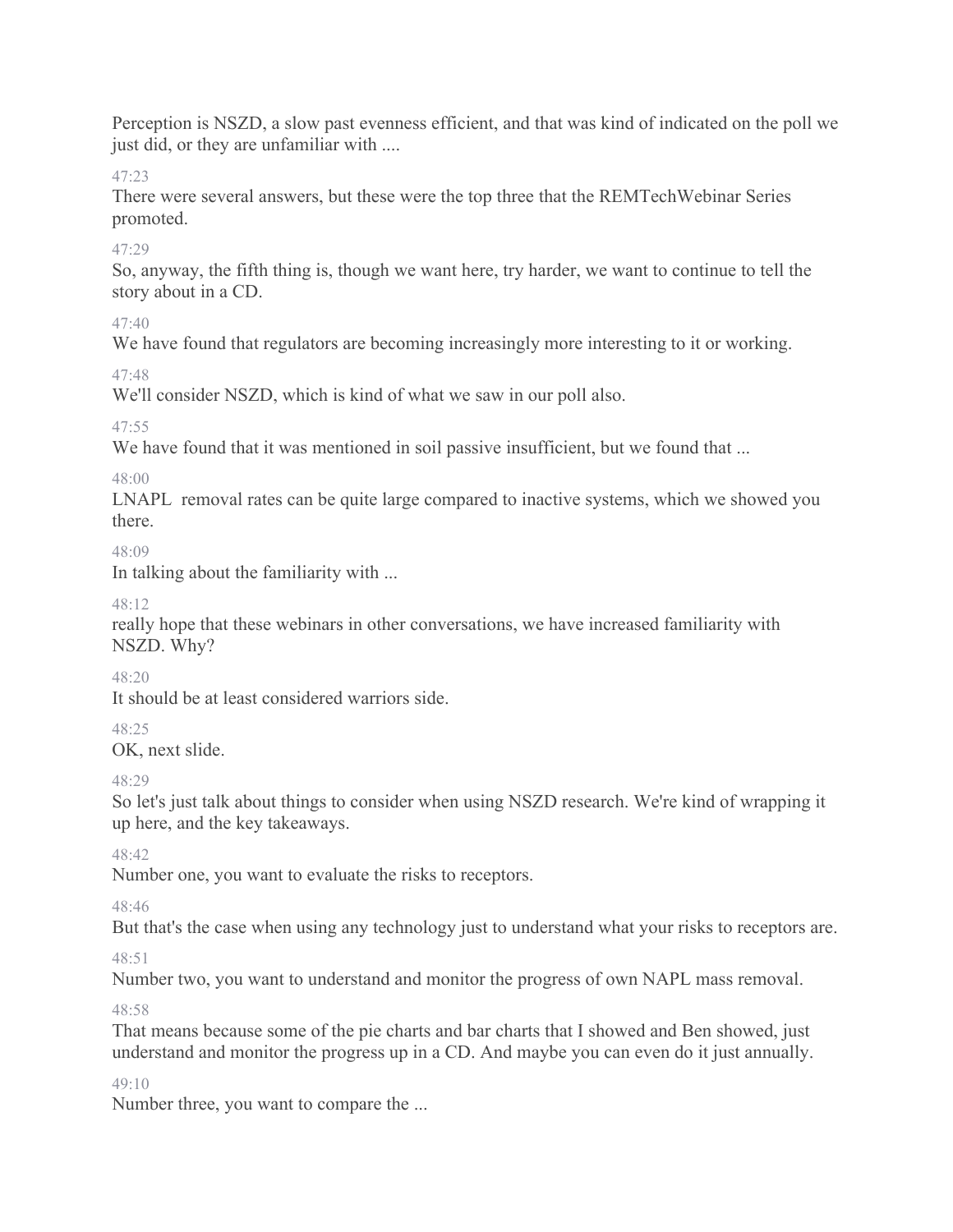Removal Rates with other active remedies at the site.

#### 49:18

You may be surprised how much ... is removing compared to your reactive remedy like we showed you.

### 49:24

And number four, so, yesterday, typically, occurs across the entire site.

### 49:31

Were LNAPL on this?

### 49:32

That means, even though you have site where you don't have an active system, NSZD is probably occurring all cross your side. You have LNAPL in the subsurface, either through residuals, or even in monitor, measure, and monitor wells.

### 49:52

So it is important to, it isn't number five.

### 49:57

So it's important to remove, evaluate the removal rates of NSZD and determine based on all the factors at the side and you're remedial CSM: Is it acceptable with the removal rates you are seeing from NSZD?

### $50.15$

OK, next slide.

### 50:19

OK, let's talk about some key takeaways here, so, uh, you want to think about, we suggest you think about, Include early collection of ... removal rates like Ben talked about. You can have a recent spill after just a few months or several months, go out there and find the NSZD is actually already starting to occur, and we're pretty much seen that an IT or C or C and that pretty much all across the country.

#### 50:49

Number two.

### $50.52$

You want to consider the feasibility of a CD and compare it to your active remediation systems, if you have one out there.

### 51:03

Number three, we suggest that you consider identify early on, inner city is significant.

### 51:12

And that's your risk to receptors are acceptable.

#### 51:17

Number four, with you, we suggest you think about, including in NSZD and establishing extra points for your remedial and performance CSM.

51:28

So, what do I mean by that?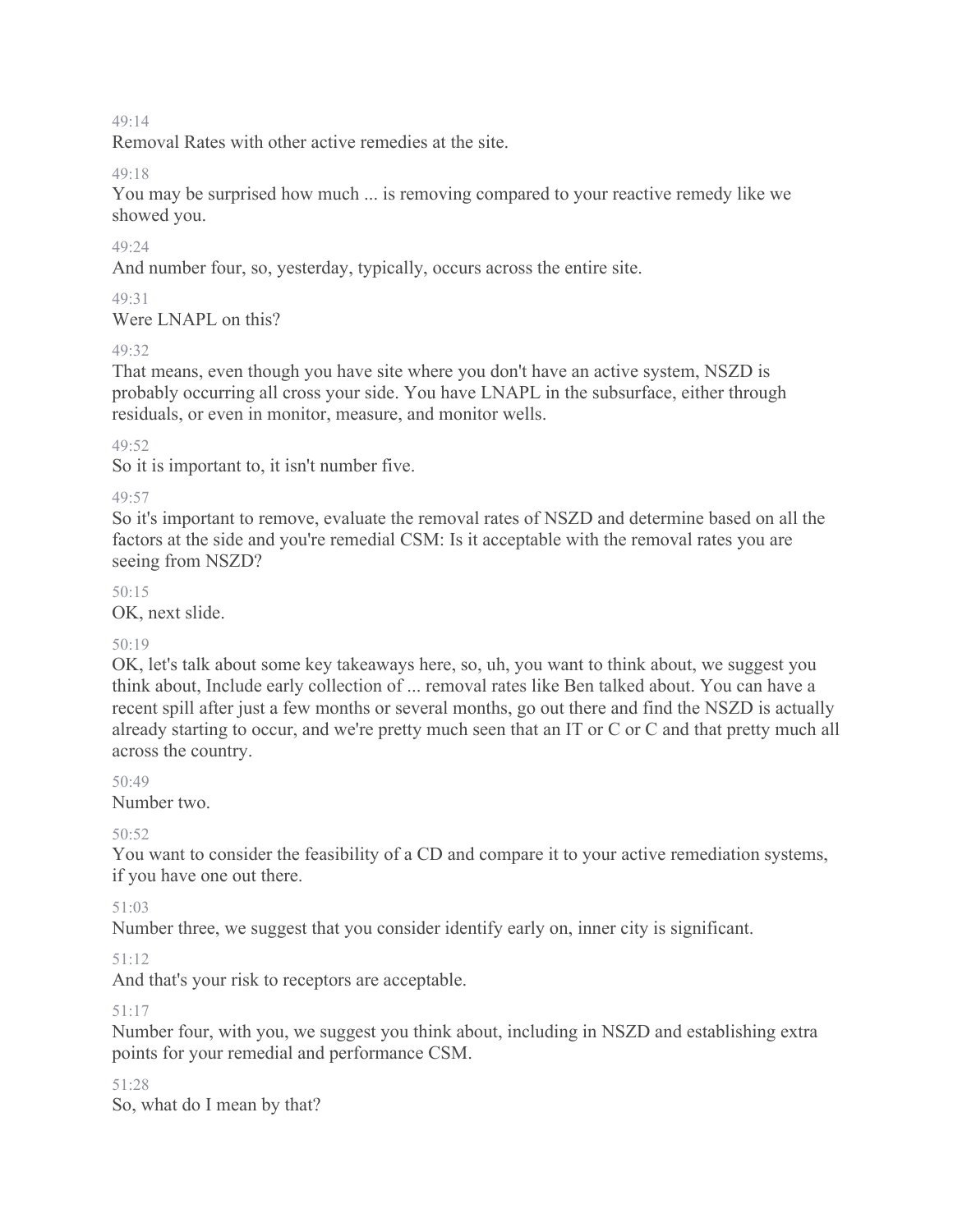Or maybe you want to establish with your stakeholders, including your regulators, a decision tape diagram on what conditions would be out there. There was a huge start considering is ..., as he leads tech component of her remedy or even your entire remedy.

#### 51:48

Just depending on what those decision trees are, very good exercise should do upfront and get agreement with your stakeholders and regulators on what those might be.

### 51:58

OK, next slide.

### 52:02

So, here are our high level perspectives, the benefits of NSZD as a remedy.

### 52:09

You don't want number one, you want to understand your cost and benefit differential NSZD, Empirica Inactive System.

### 52:16

What does it cost for industry, the measurement period to operate an interactive system?

### 52:22

Number two: like Ben talked about, ... is easily measured and easily monitored, and you may be able to get by with monitoring once a year in the fall, like Ben mentioned.

### 52:36

Number three: ... is only one of a few remedies that's going to remediate LNAPL residuals.

### 52:43

And possibly, if you're trying to remediate your natural residuals, unless you have an extremely small site, just as CD is possibly the most cost effective.

### 52:54

And also within a CD, your own apple bass is reduced in the subsurface without having to manage recovered groundwater, and our ... from active systems.

#### 53:05

This doesn't even mention the possibility of having to manage any excavated soils out there, OK? So make sure when you have this, just make sure that she is approved for all of your stakeholders.

 $53.22$ Number five. Next line.

#### 53:28 So who are pouring thoughts?

#### 53:32

If you manage the site with ..., do you know the amount of apple mass that's actually being removed?

### 53:38 Buy in, CD?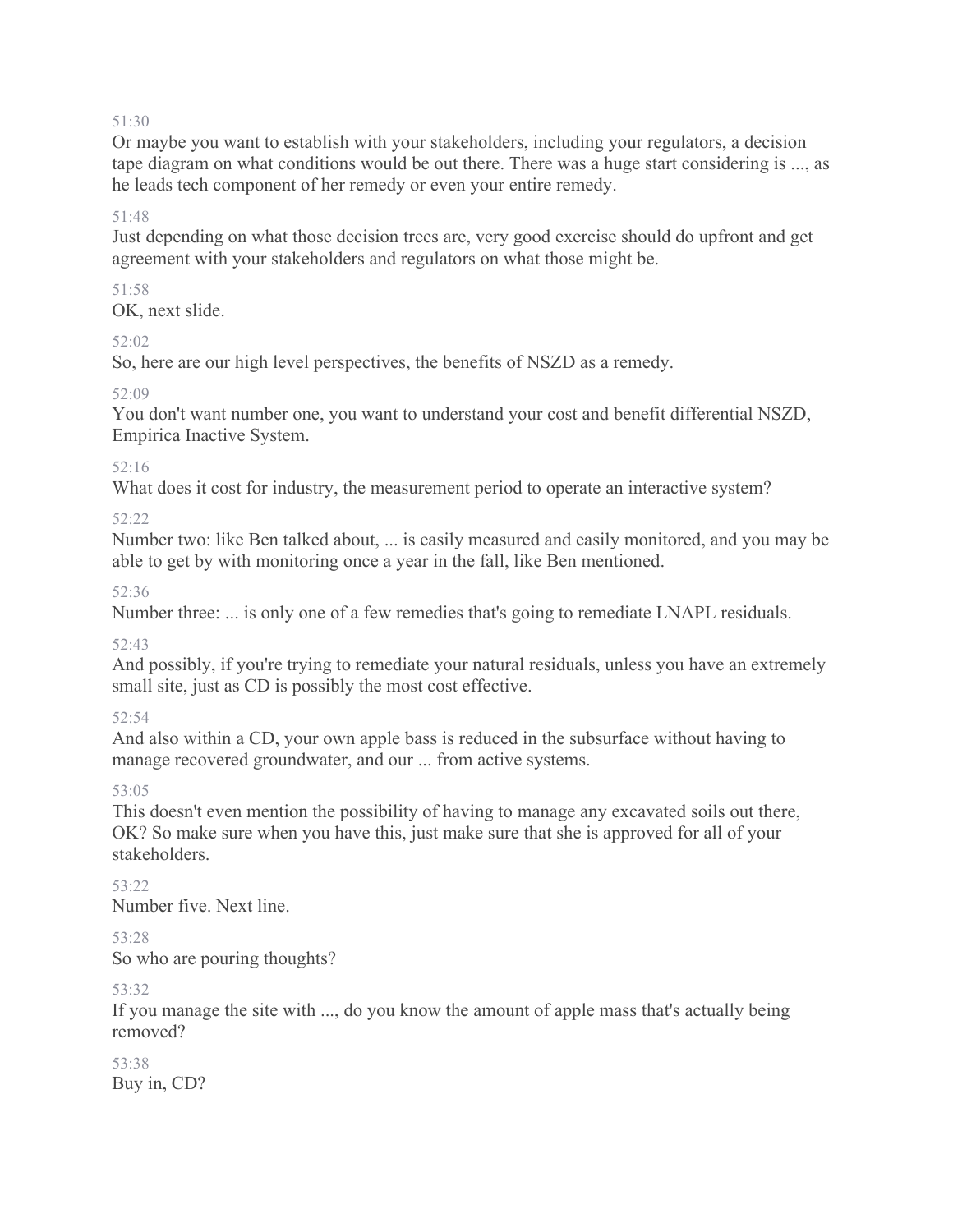If so, how does that compare to your active remedial assistance?

### 53:47

The next one, now, the parting thought is, should you include in a CD, at least as a component of your remedy, along with your active systems?

### 54:01

OK, any in the next one, OK, so that is, Yeah, Amy, I'll turn it back over to you.

### 54:09

Great. Thank you. Now let's move on to our Q and A We have a couple minutes left together. Thank you for all of those people that have submitted your questions. And if you haven't done so already, please feel free to put them in the questions panel. And if we don't get to them during our time together, will be sure and follow up with an e-mail. Our first question is for Ben. Is N S Z D different than MNA?

### 54:40

OK, so I am on an ASTM Standards Committee that's writing a guidance document or standard for NSZD measurements. and in that definitions section of that document, there's going to be one for M&A and for NSZD. So the answer I'm about to give you is what that standard will say.

### 55:03

And then a monitor natural attenuation is a broad or umbrella term.

### 55:09

Natural attenuation occurs to apple it occurs to hydrocarbons and soil gas, it occurs to hydrocarbons in groundwater, and NSZD 's focus just on attenuation or hydrocarbon removal from the LNAPL.

### 55:24

So from that perspective, NSZD is one type of natural attenuation. And if you're monitoring NSE to be one part of M&A. Now, historically, most people, when they think of M&A, they think of groundwater is all face plans and so from the perspective of M&A being abroad term, the reason that M&A has typically been applied in the past to groundwater and is all phase plumes is because for two reasons. one is that that is what was measurable in the past.

### 55:59

Some of these other methods that we share with you about NSE the measurements are new, but in the past people could watch Constituent concentrations hydrocarbons decreasing in groundwater over time and look at groundwater geochemical indicators have natural attenuation. So, that's one reason for the focused on groundwater. Another said, that's where compliance, because largely focused, Are we getting to cleanup levels in groundwater over time? And so, we focused on that for M&A. The M&A could be applied more broadly and NSZD, then is a type of M&A.

### 56:34

Great, thanks for that information, Ben. For here's a question for you: How does s.g.d. change the composition of the petroleum, especially Henri, Freind products?

### 56:49

OK, great question.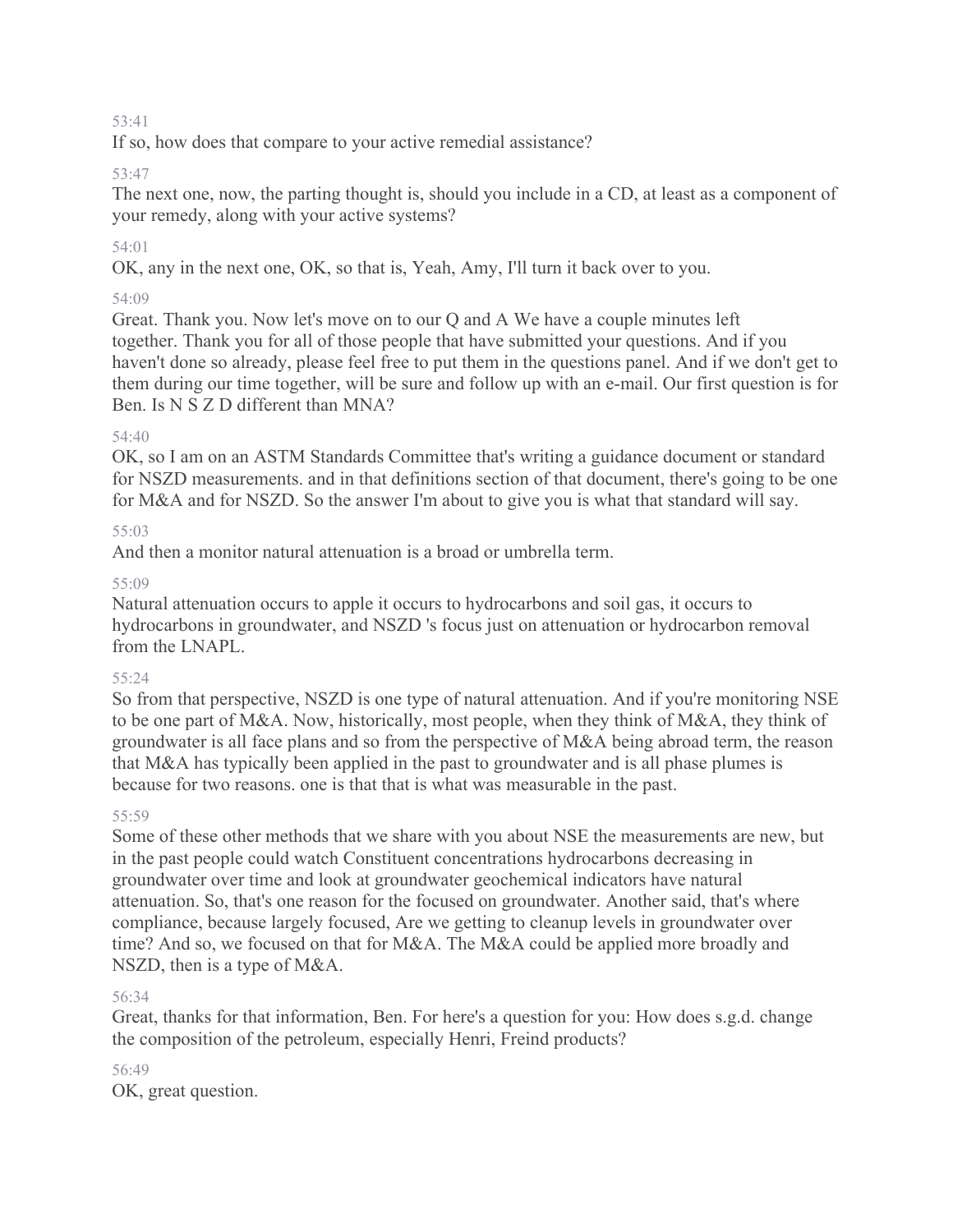So we're finding an IPRC is finding in the consortium we have there, that is pretty much all across the spectrum, from the light hydrocarbons to the heavier hydrocarbons.

#### 57:04

Now, not so much, maybe, on the they're very dense hydrocarbons. But if you think about the hydrocarbon ranges into gasoline, diesel kerosene area seems like in a CD is effectively fire degrading. All the straight chain hydrocarbons there plus the aromatics also.

#### 57:22

So it's not really specific to any one particular hydrocarbon.

### 57:28

There's pretty much all of the hydrocarbons across the change between gasoline through diesel mmm<sub>mm</sub>

### 57:38

Great, thank you.

### 57:40

All right, back to Ben. These are two questions combined. We received a couple similar questions to this one. but did you measure the CO2 flux in different seasons? And the second part of the question was how do Flux rates vary with changes in ambient temperature, barometric, pressure, etcetera?

#### 58:04

OK, so for this site, ... by CO2 E, Fluxus was measured in one season, I believe. Is that right, Lewis, for site wide?

#### 58:13

Well, actually, we did a couple of semi-annual events initially.

### 58:20

I will say they're at a site very near here. UK and I looked at stopping groundwater monitoring and remediation.

#### 58:27

Maybe, like 2019 or something, we looked at monthly CO2, E fluxes and compared it to precipitation. This is a semi arid site, precipitation temperature and groundwater elevation. You could imagine that as water table comes up, it might submerge snapple and make it less degradable.

#### 58:48

So we did that and looked at it from a multivariate perspective statistically. And the answer for a semi arid site is that actually precipitation was the main factor that affected hydrocarbon removal rates. Probably because the micro-organisms are limited in in moisture in the beta soon, when they get it, they really use it.

#### $59.11$

Temperature came in. Second. It does matter what the temperature is in the subsurface they like the warmer weather. Groundwater elevation did not matter.